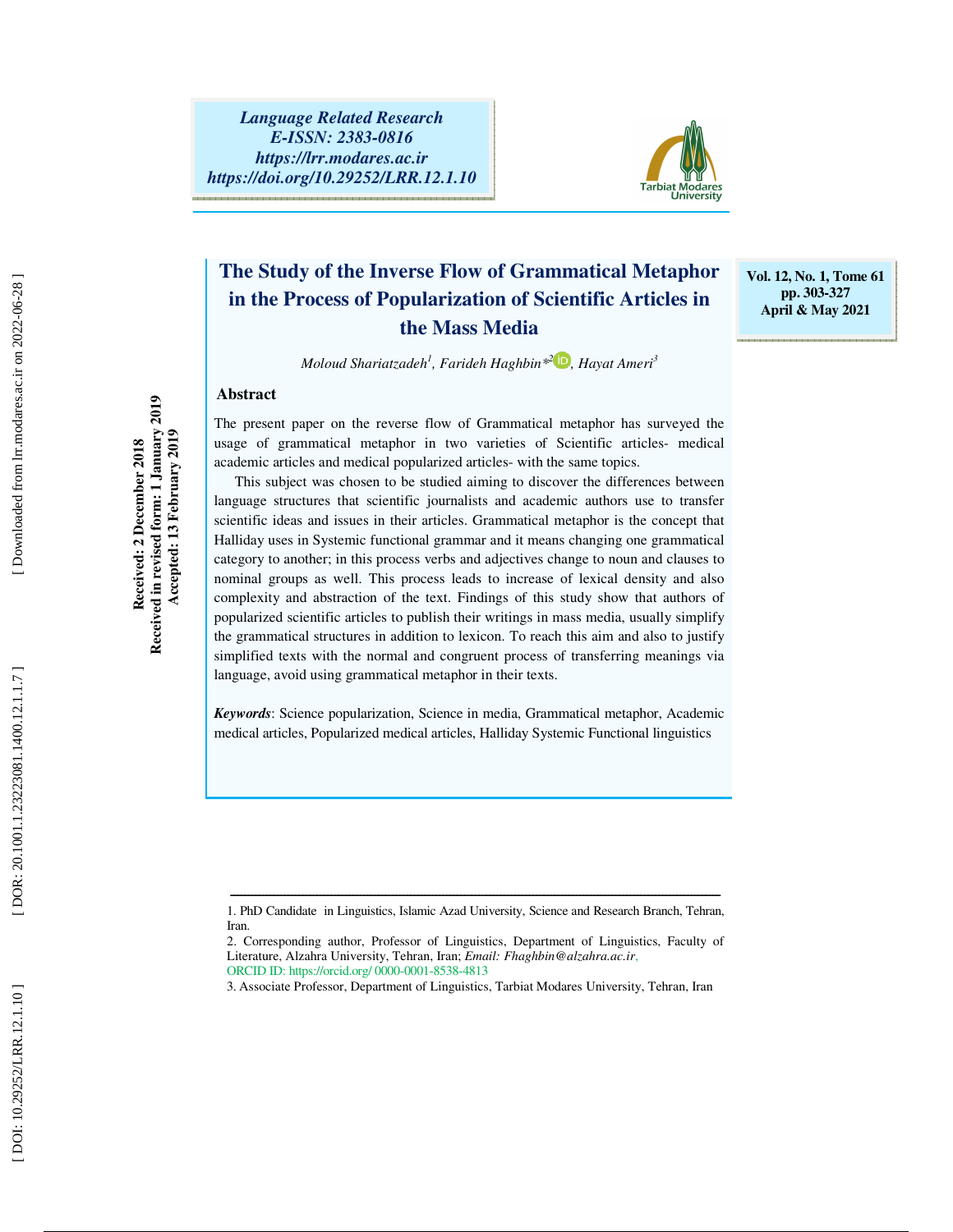### **1. Introduction**

The language used by experts in scientific journals and programs to maintain scientific credibility is a specialized and Technical language that may be incomprehensible to the general public. To facilitate understanding way, the media and science reporters and journalists build bridges between professionals and the general public using appropriate language structures. One of the linguistic tools available to scientific journalists in implementing this serious matter is changing some grammatical structures to another; The structure that is considered here is the phenomenon that was named "grammatical metaphor", which is how its effect on the simplification and popularization of the language of science is examined in this article.

# **2. Methodology**

Grammatical metaphor is a metaphor that replaces a grammatical structure with another and conveys a similar meaning. In other words, replacing one grammatical form with another grammatical form is called grammatical metaphor.

The main manifestation of the grammatical metaphor is nominalization. Nominalization is the most common type of grammatical metaphor at the lexical level that increases the density of information.

This structure, which is considered as one of the features and characteristics of the language of science, increases the lexical density and, consequently, the semantic complexity of scientific texts.

According to the studies that have been done in this field so far, grammatical metaphor is of special importance in the evolution of scientific writings and is a characteristic feature of this type of discourse.

In this research, the authors also try to examine and compare the corpuses that has been selected from technical and popularized Persian scientific texts

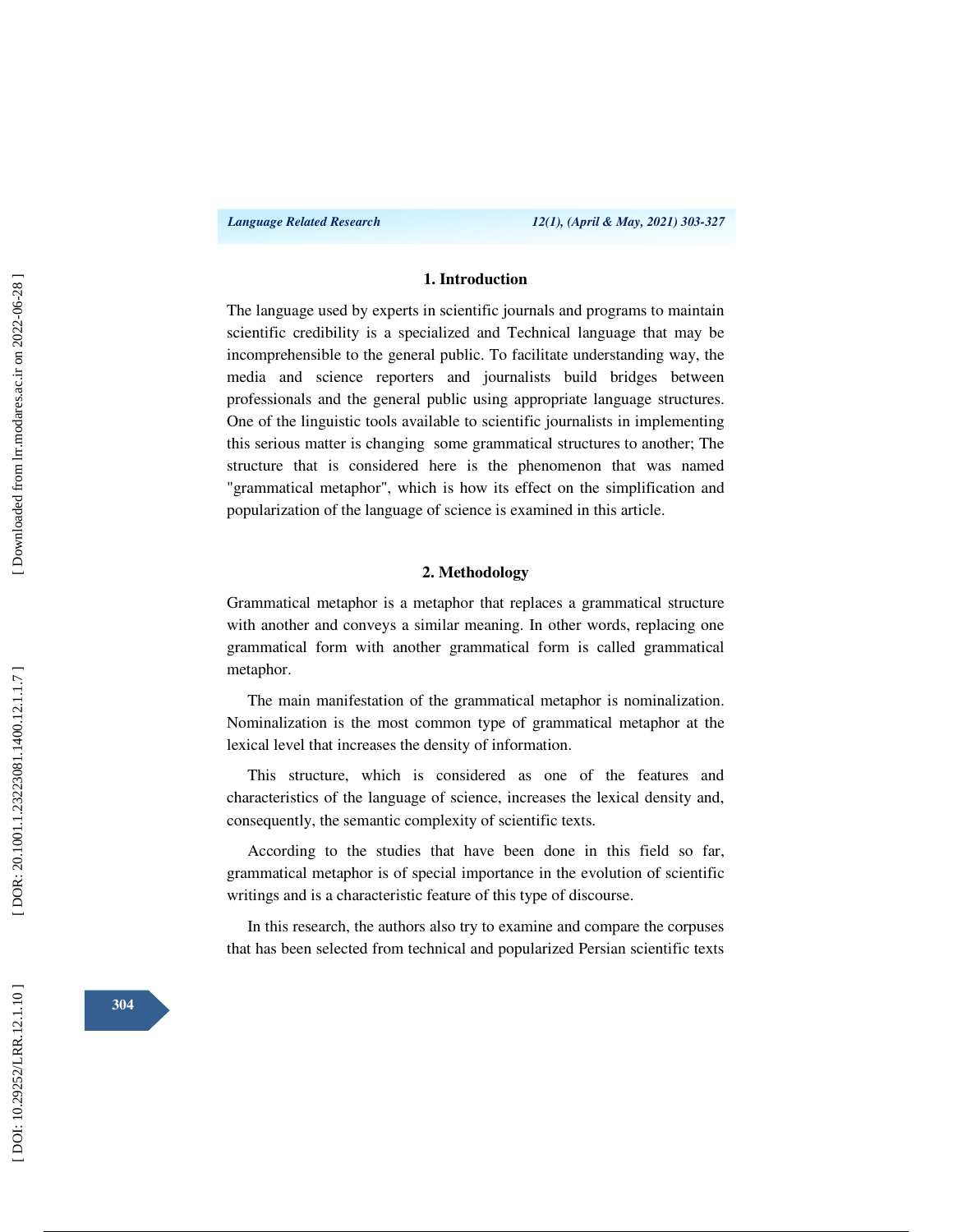and answer the question of whether the use of grammatical metaphor in these two styles of same linguistic species is different, and how can this be explained if there is a difference?

The data of the present study in the specialized scientific language section are taken from one hundred technical medical articles in the fields of cardiovascular diseases, neurology, breast cancer, diabetes and MS published in scientific-research journals approved by the Ministry of Health. Also, in the mass media section, one hundred articles with similar topics to technical articles have been selected from the scientific pages of widely circulated newspapers and the scientific sections of cyberspace databases.

After collecting the data, it was necessary to measure the frequency of using grammatical metaphors in data from scientific-research articles and popularized scientific articles in the field of medical disciplines mentioned.

The aim is to investigate the differences in the frequency of usage of grammatical metaphor in scientific-specialized texts and popularized scientific texts and also to examine the results of these differences in recognizing the characteristics of grammatical metaphor in different linguistic types.

To achieve this goal, first the sentences of one hundred scientific-research articles and one hundred popularized scientific articles with similar topics were identified. then sentences and clauses containing grammatical metaphors in both types of articles also were recognized.

In the next step the congruent expression corresponding to each of them was reconstructed and the lexical density of each of these two types of expression was measured to reveal all the aspects of reverse flow of grammatical metaphor.

Then the results were statistically, analytically and descriptively reviewed to provide an appropriate answer to this question that what is the use of grammatical metaphor construction in two different types of Persian scientific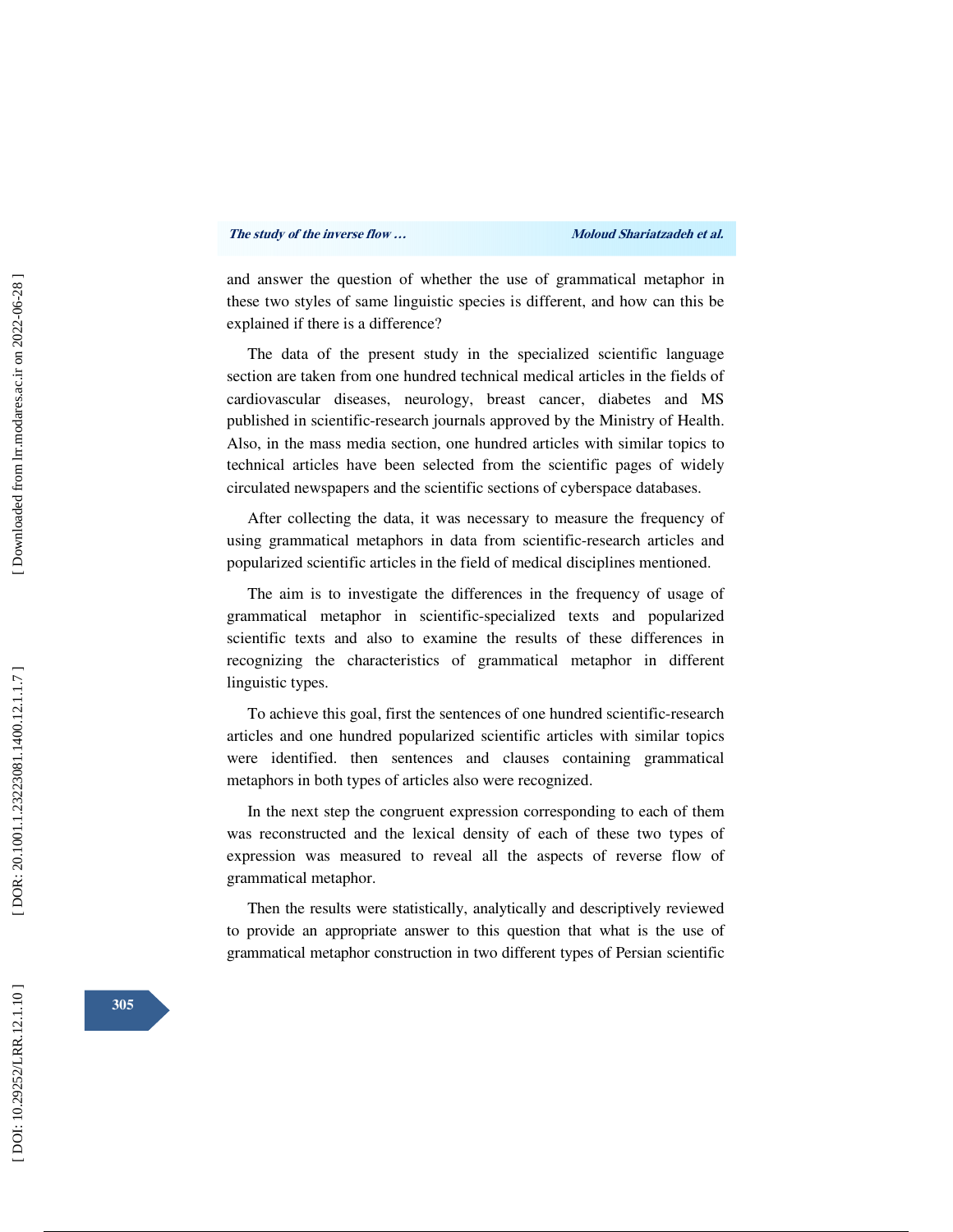language and how grammatical, lexical and discourse consequences related to this difference affect readers' understanding of science.

# **3.Results**

After analyzing the data of this research, it was found that the authors of technical scientific articles used 44.53% grammatical metaphor in expressing their content and the authors of popularized scientific articles used about 10.94% of this construction.

#### **Figure1***.*

*The frequency of grammatical metaphor in the technical and popularized article* 



For this reason, readers often have difficulty understanding the content of specialized articles with a high rate of usage of grammatical metaphor, which leads to the formation of long sentences with high lexical density.

This is due to the different nature of the two figures in expressing the same meaning. The scientific language used by experts often results in a different interpretation of the experience by changing the structure of the adaptive language, and the use of grammatical metaphor is one way to achieve these different interpretations. For this reason, readers often have difficulty understanding the content of specialized articles with a high rate of

**306**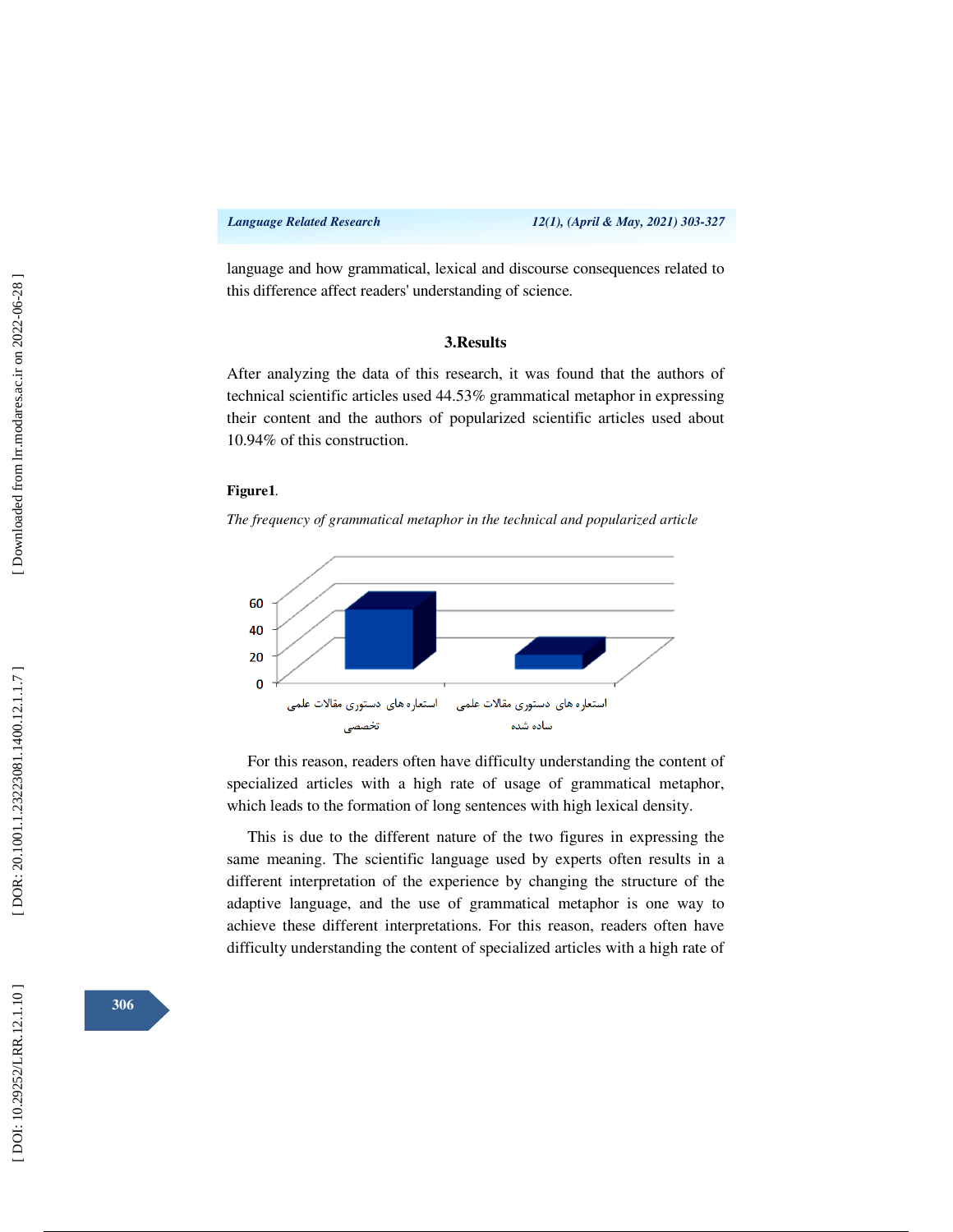grammatical metaphor - which leads to long sentences with high lexical density -. The reverse flow of grammatical metaphor that occurs in the writing of public science articles is an effective tool for conceptualizing science for the general public.



**307**

[DOR: 20.1001.1.23223081.1400.12.1.1.7]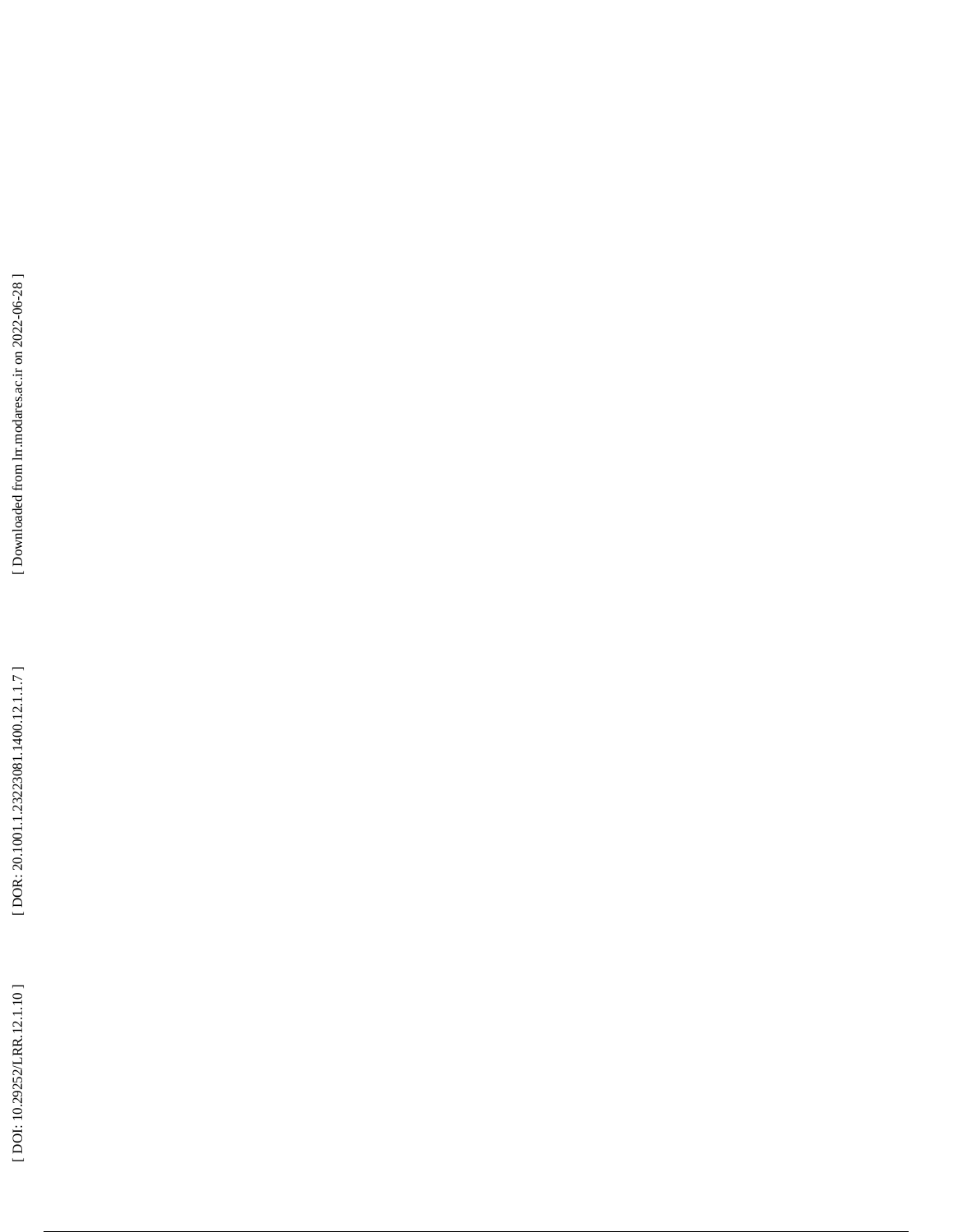

# بررسي جريان معكوس استعار ة دستوري در روند همگانيسازي مقالات علمي در رسانههاي گروهي

مولود شريعتزاده'، فريده حقبين\*'، حيات عامرى''

. دانشجوي دكتري زبانشناسي، دانشگاه آزاد اسلامي واحد علوم و تحقيقات، تهران، ايران. 1 ا. 2 ستاد گروه زبانشناسي، دانشكده ادبيات، دانشگاه الزهرا، تهران، ايران. د. 3 انشيار گروه زبانشناسي ، دانشگاه تربيت مدرس، تهران، ايران.

دريافت: 11/ 09/ 97 پذيرش: 24/ 11/ 97

#### چكيده

در اين پژوهش به بررسي چگونگي استفاده از ساخت استعار ة دستوري و كاربرد آن در دو گونه متون علمي تخصصي و متون علمي همگاني در يكصد مقالهٔ علمي ـ پژوهشي پزشكي و يكصد مقالهٔ علمي همگاني با موضوعات مشابه در رسانههاي گروهي ميپردازيم. هدف از اين پژوهش يافتن وجه تمايز ساختارهاي زباني مورد استفاد ة خبرنگاران علمي و نويسندگان متون علمي آكادميك براي انتقال نظرات متخصصان موضوعي در متن بر پايهٔ دستور نظاممند نقشگراست. مفهوم استعارهٔ دستوری اصطلاحي است كه هليدي بهكار ميبرد و منظور از آن تغيير مقوله اي دستوري به مقولهاي ديگر است؛ بدين ترتيب كه در جريان اين فرايند فعل و صفت به اسم و بند به گروه اسمي تبديل ميشود كه در نتيجهٔ آن تراكم واژگاني متن و ميزان انتزاع و پيچيدگي آن افزايش مييابد. نتايج اين پژوهش حاكي از آن است كه نويسندگان متون علمي همگاني كه بيشتر گزارشگران علمي رسانههاي گروهي هستند در روند سادهسازي مقالات علمي تخصصي براي انتشار در رسانههاي گروهي علاوه بر پرداختن به واژهها، در سطحي ديگر به سادهسازي ساختارهاي دستوري نيز ميپردازند. در راستاي انجام اين امر مهم، بهمنظور انطباق متن سادهشده با روند طبيعي انتقال معنا از طريق زبان و كاهش تراكم واژگاني جملهها، پرهيز از بهكارگيري استعار ة دستوري يا تبديل فرايند به ماهيت از مواردي است كه آشكارا از سوي نويسندگان متون علمي سادهشده، رعايت شده است.

**واژههای کلیدی**: همگانیسازی علم، رسانهای شدن علم، استعارهٔ دستوری، مقالات علمی ــ پژوهشی پزشكي، مقالات پزشكي همگاني، نظريهٔ نظاممند نقشگراي هليدي.

ــــــــــــــــــــــــــــــــــــــــــــــــــــــــــــــــــــــــــــــــــــــــــــــــــــــــــــــــــــــــــــــــــــــــــ

E-mail: Fhaghbin@alzahra.ac.ir :مقاله مسئول نويسندة\*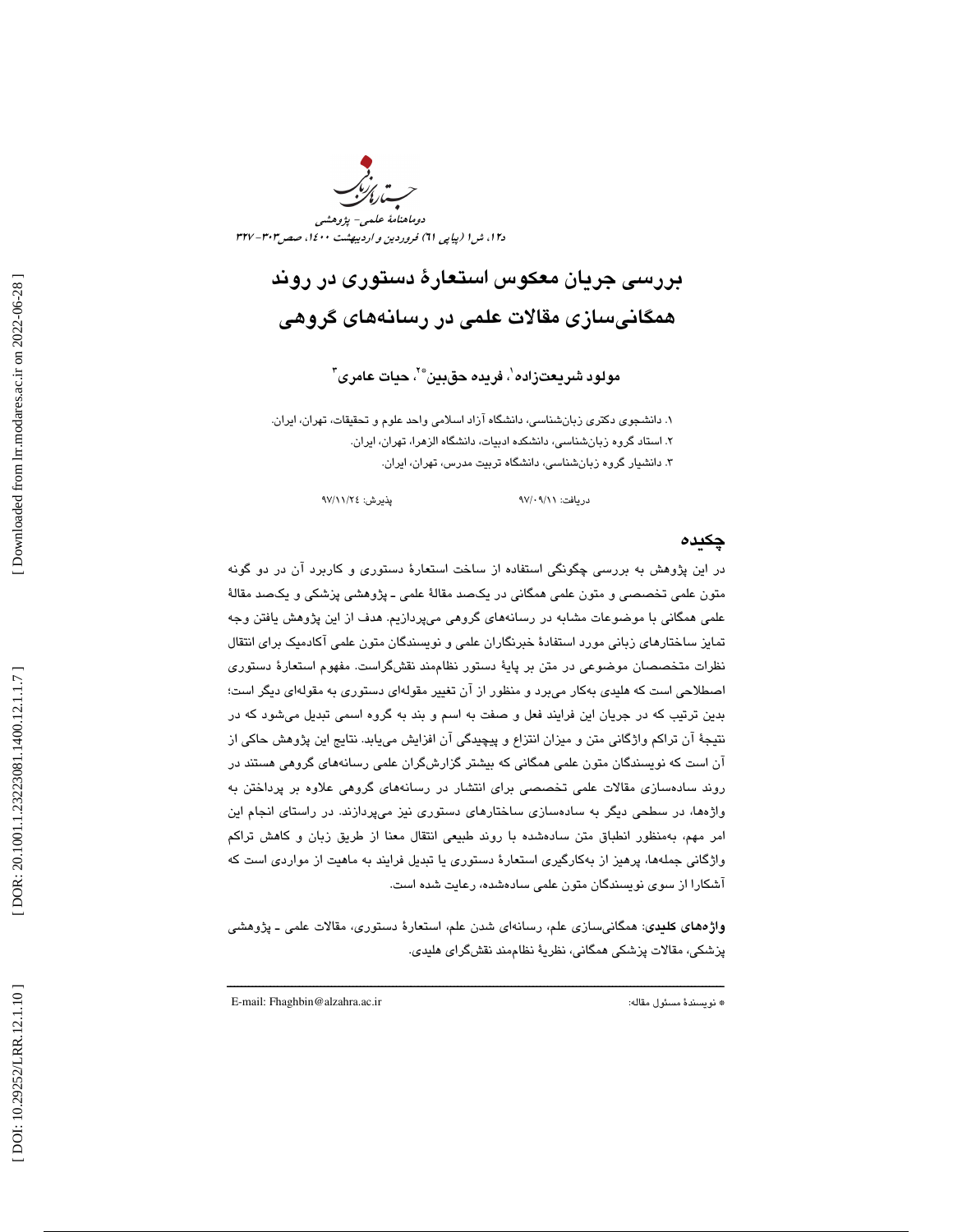مولود شريعت *زاده و همكاران بررسي جريان معكوس استعارة..*. م<sup>وقع</sup><br>مولاد بررسي جريان بررسي بررسي بررسي بررسي بررسي جريان معكوم استعارة...<br>**ال**حادث:

#### 1. مقدمه

سادهسازی علم برای عموم، برگردان پژوهشهای علمی متخصصان برای جمعیت غيرمتخصص است. درواقع، هدف از اين كار سازگار كردن علم با نياز مخاطباني است كه طيف گستردهاي از افراد جامعه در هر سن و سال، شغل، تحصيلات يا موقعيتي را دربر ميگيرد. يكي از مهمترين ابزارهاي موجود در اين زمينه رسانههاي گروهي هستند كه ميتوانند در ترويج علم در جامعه سهم بسزايي داشته باشند. زبان مورد استفاد ة متخصصان در نشريات و برنامههاي علمي به منظور حفظ امانتداري علمي، زبان تخصصي است كه ممكن است براي مخاطب عام نامفهوم باشد. اينجاست كه رسانهها و خبرنگاران علمي با استفاده از ساختارهاي زباني مناسب ميان متخصصان و عموم جامعه پل ارتباطي ايجاد ميكنند. از ابزارهاي زباني كه در اختيار خبرنگاران علمي در اجراي اين امر خطير قرار دارد تغییر برخی ساختارهای دستوری است و ساختاری که در اینجا مورد توجه قرار<br>گرفته، پدیدهٔ «استعارهٔ دستوری» ٰ است که چگونگی تأثیر آن بر سادهسازی زبان علم در این مقاله بررسي ميشود .

استعار ة دستوري يكي از مفاهيم نظري مطرح در دستور نظاممند نقشگراي هليدي است كه بهدليل كاربرد فراوانش بسيار شاخص و داراي اهميت ويژه است. از نظر هليدي (1994) استعارهٔ دستوری یک انتقال است که ابزاری دستوری را با دیگری جایگزین میکند و معنای مشابهي را منتقل ميسازد. به عبارت ديگر ، جايگزيني يك صورت دستوري با صورت دستوري ديگر استعارهٔ دستوري ناميده ميشود (3 .Halliday & Martin, 1993, p). به باور هليدي (1988) استعار ة دستوري و تراكم واژگاني اصليترين مشخصههاي زبان خصوص زبان نوشتار آكادميك هستند. منظور از تراكم واژگاني ميزان محتوايي نوشتار و به است كه از سوي واحدهاي واژگاني در قالب يك بند به مخاطب منتقل ميشود. طبق مطالعاتي كه تاكنون در اين زمينه صورت گرفته است، استعار ة دستوري اهميت خاصي در تكامل نوشتههاي علمي دارد و يك ويژگي شاخص زبان نوشتار محسوب ميشود؛ به عبارت ديگر ، استعار ة دستوري بهمنزلة يك شاخص سبكي براي متون علمي عمل ميكند و ميتواند متمايز كنندهٔ اين گفتمان از ساير گفتمانها باشد.

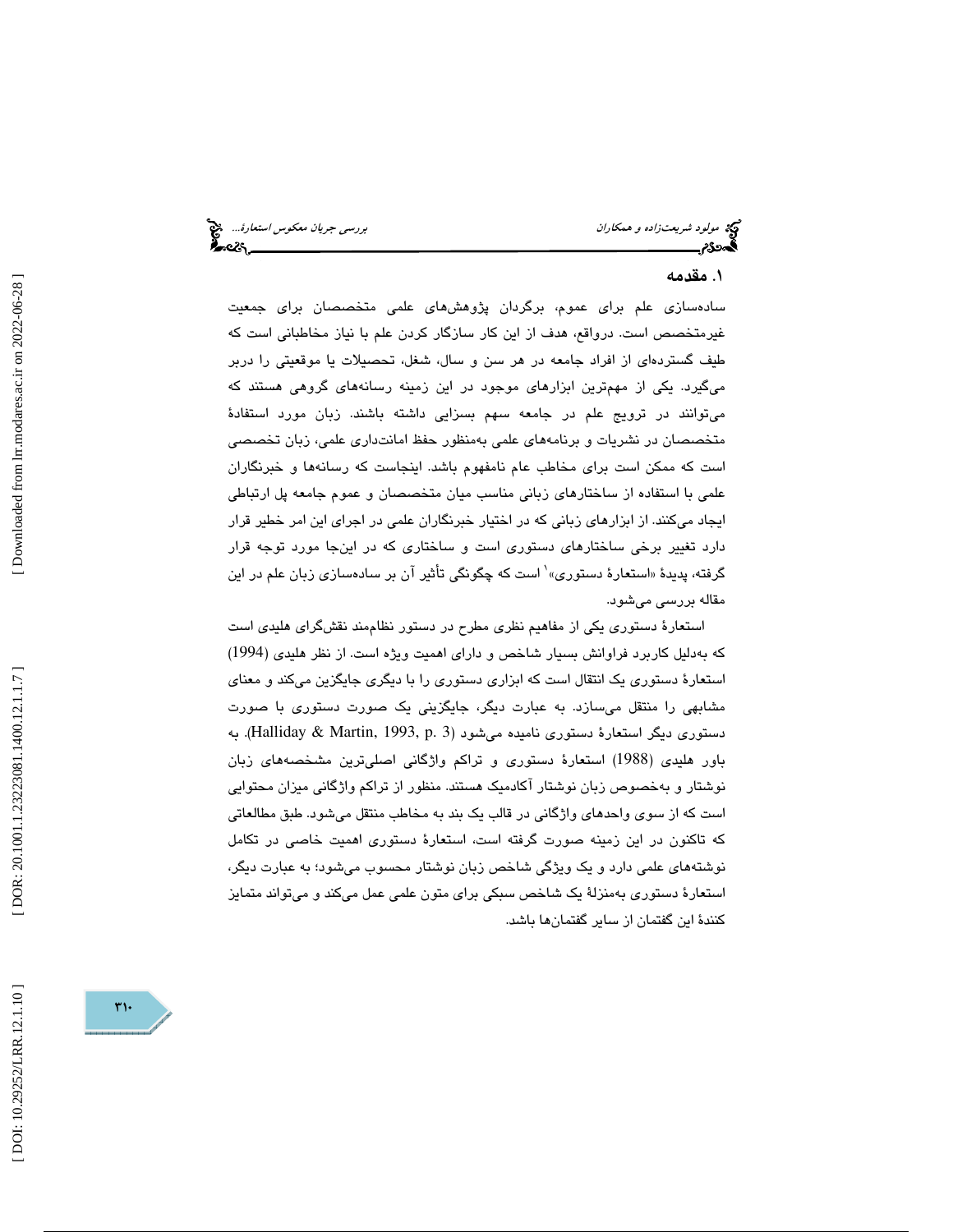در چند ده ة اخير با رونق گرفتن زبانشناسي نظاممند نقشگراي هليدي و كاربرد آن در تحليل ويژگيهاي دستوري زبان علم، به اين رويكرد نيز در مطالعهٔ گونهٔ علمي زبان فارسي توجه شده است، اما آنچه تاكنون در زمينهٔ اين گونهٔ زبانی كمتر بدان پرداخته شده، ويژگيهاي دستوري و گفتماني زبان علمي ساده شده براي درك عموم مردم جامعه است. گرچه همگانيسازي علم در عصر كنوني و همچنين ، ترويج علم از طريق رسانههاي گروهي ا بسيار فراگير شده است، اما به رواج علم با زباني قابل فهم براي عموم، از يكسو و مستدل و مستندسازی آن، از سوی دیگر، در جامعهٔ فارسیزبان چندان توجه نشده است. با توجه به آنچه بیان شد، این پژوهش در راستای رسیدن به هدف خود با بررسی و مقایسهٔ پیکرهای که از متون علمي دانشگاهي و متون علمي عموميشده انتخاب شده است به اين پرسش پاسخ ميدهد كه چگونه استفاده از استعار ة دستوري و ميزان كاربرد آن باعث تفاوت ميان دو سبک متفاوت يک گونهٔ زباني ميشود؟ همچنين، جريان معکوس استعارهٔ دستوري يا به بيان ديگر استعار ة دستوريزدايي چگونه بهمنزلة ابزاري در همگانيسازي متون علمي استفاده ميشود ؟

# ٢. يىشىنۀ تحقىق

همگانيسازي علم از طريق رسانهها بهشكل نوين از قرن بيستم در مغربزمين مطرح شد و پس از آن نيز بهطور جدي به آن توجه شد. در ابتدا مهمترين شاخههايي از علم كه همگاني شدن در آنها اتفاق افتاد، مقالات علمي مربوط به علوم پزشكي و روانشناسي بود. عموم مردم كه خوانندگان اين مقالات همگانيشده را تشكيل ميدادند نيز بدون درک عمیق مطلب، آن را میپذیرفتند و چشمبسته به آن اعتماد میکردند و این در حالی بوده و هست كه اينگونه اخبار علمي درواقع تنها مبتني بر گزارش حقايق بهصورت محض نيستند، بلكه محصول فعاليتهاي ويرايشي گروه زيادي از افرادند كه بهطور مستقيم و يا غيرمستقيم و در درجات مختلف علمي، بر محصول خبر نهايي كه به مخاطبان در سطوح مختلف عرضه ميشود اثر ميگذارند. يكي از دلايل علاقهمندي زبانشناسان به موضوع همگانيسازي علم، ارتباط آنها با گفتمان علمي، تجزيه و تحليل و مقايس ة انواع مختلف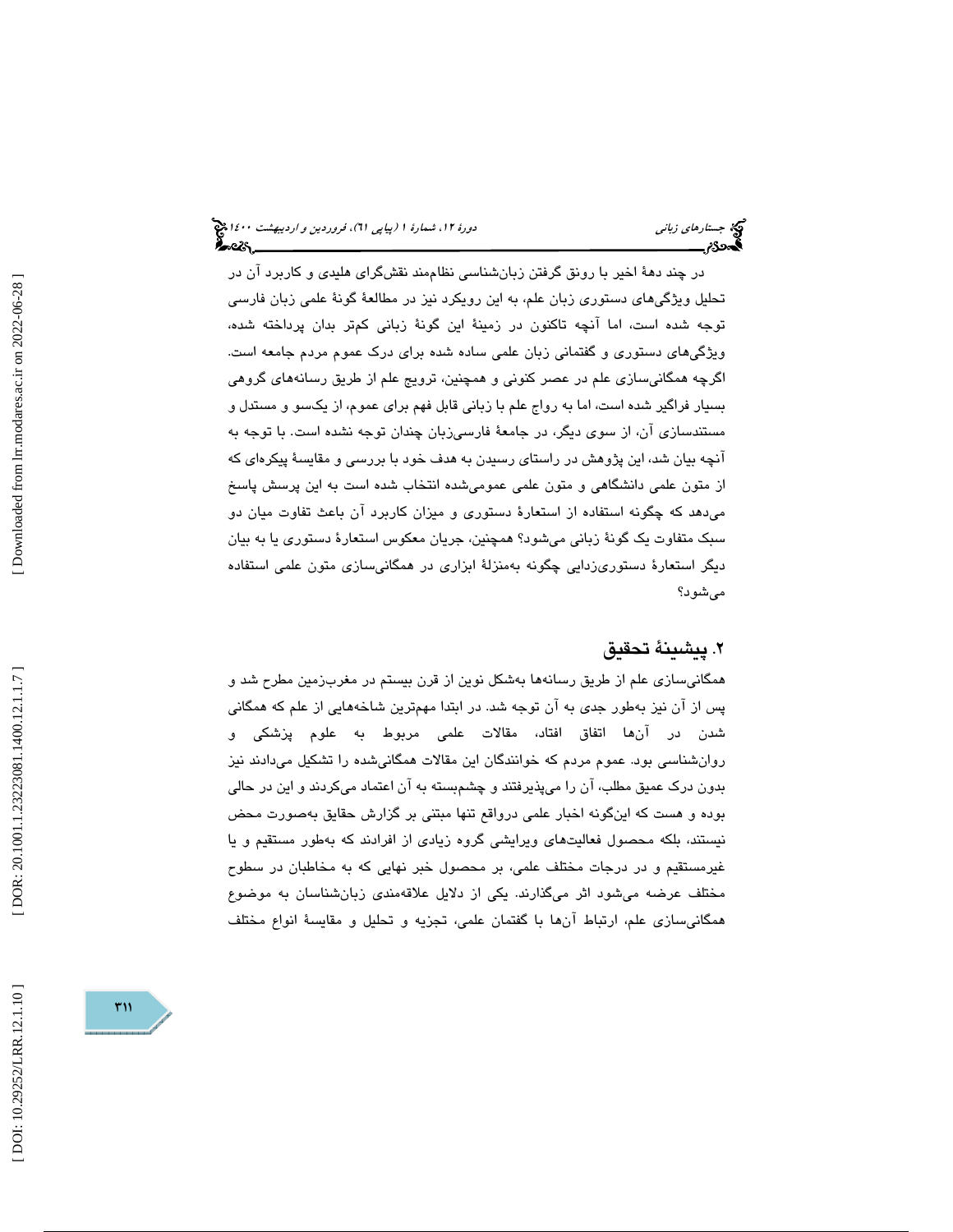مولود شريعت *زاده و همكاران بررسي جريان معكوس استعارة..*. م<sup>وقع</sup><br>**مجموع ترجمي بررسي بررسي بررسي بررسي بررسي جريان معكوم السياسي بررسي جريان معكوم استعارة... م<sup>وقع</sup>** 

دوباره بافتسازی کردن<sup>٬</sup> دانش آکادمیک است که در محیطهای روزنامهنگاری اتفاق مي افتد. البته ، براي ارزيابي منتهياليه اين فرايند كه بافت ذهني مخاطب در تعبير خبر همگاني شده است به انجام بررسي هاي بيشتر نياز است. مسير همگاني سازي ارائه شده در پيشينهٔ بررسيشده را ميتوان بدينگونه ارائه كرد:



نمودار ۱: ابزارهای دخیل در فرایند همگانیسازی Figure 1: The involved tools in popularization process

در اين فرايند از ابزارهاي بررسي متن علمي همگانيشده، ميتوان ساختار استعار ة دستوري را مدنظر قرار داد.

از معدود پژوهشهای انجامگرفته در زمینهٔ همگانیسازی علم در ایران پژوهشی با نقش رسانهها در عموميسازي علم» از اكرم قديمي ( 1394) است كه بر نقش ميانجي عنوان « و رابط رسانهها ميان علم و جامعه تأكيد دارد و به اين پرسش پاسخ ميدهد كه آيا رسانهها در همگانيسازي علم نقش دارند؟ مؤلف در پي پاسخ دادن به اين پرسش ميزان اثرگذاري رسانهها را در اين امر ميسنجد . در اين پژوهش كه از ديدگاه جامعهشناسي انجام گرفته است ، به اهميت و نقش زبان و ويژگيهاي زبان علمي فارسي در اين زمينه توجهي نشده است. پژوهشهای دیگر با در نظر گرفتن فقدان معیارهای علم همگانی برای بهبود فهم عامه<br>از علم ـــ که یکی از مهمترین آنها نبود زبان علمی صـحیح است ـــ بهطور خاص نقش مجله-های علمی و تأثیر این گونه موارد را در ارتقای درک عامه از علم مورد بررسی قرار میدهند

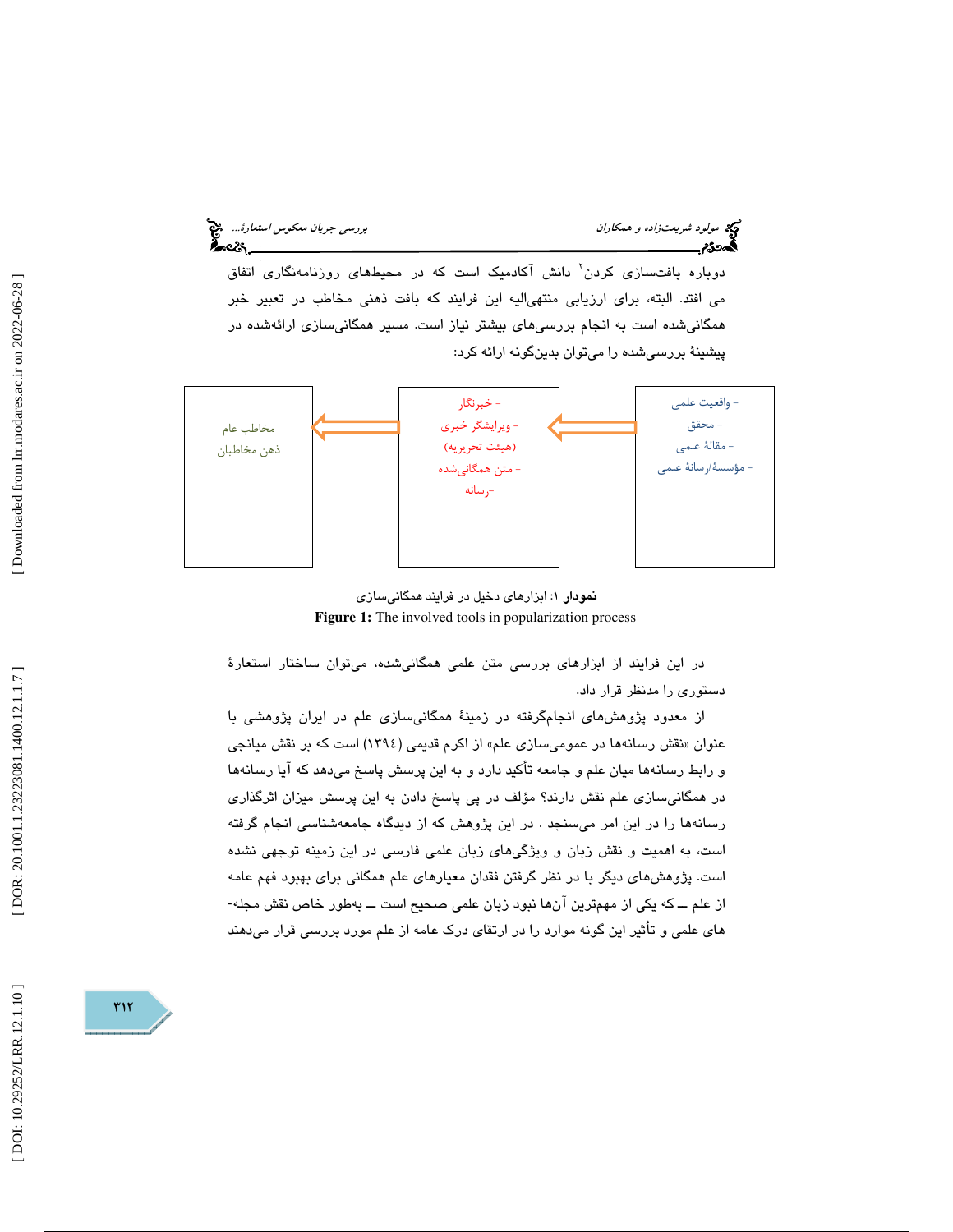و به اين مسئله ميپردازند كه نحو ة بازنمايي علم در مجلههاي علمي ـ ترويجي ايراني از نظر ارتباطي به شكلي ناقص صورت ميگيرد و به همين دليل اين مجلهها نقش چنداني در افزايش سواد علمي مخاطبانشان نداشتهاند (اجاق، ١٣٩١). در همهٔ اين پژوهشها نيز به جنبههاي گفتماني و دستوري زبان علم بهطور كلي و همچنين ، به ويژگيهاي خاص دستوري و واژگاني زبان سادهشدهٔ علمي بررسي و توجه نشده است. يكي از اين ويژگيهاي دستوري، همانگونه كه قبلاً نيز ذكر شد استعارهٔ دستوری و پديدهٔ اسمسازی است. ازجمله ژپ وهشهاي انجامگرفته در اين زمينه، پژوهش فاطمه سيدابراهيمي ( 1397) درخصوص فرايند اسمسازي و استفاده از استعار ة دستوري در متون تخصصي مديريت است. وي بيان مي كند علاوه بر وجود واژهها و اصطلاحات تخصصي در متون علمي، ويژگيهاي نحوي و ساختاري اين دسته از متون نيز دليلي بر پيچيدگي آنهاست و استعار ة دستوري يكي از برجستهترين ويژگيهايي است كه متون علمي را از ساير متون جدا ميسازد. وي به منش أ اسمسازيهاي صورتگرفته در اين متون پرداخته و ويژگيهاي اسمهاي ساختهشده از فعل و صفت را با هم مقايسه كرده است. كتاب *استعارهٔ دستوري* نيز كه به قلم سيمون ـ وندن برگ 3 و همكاران ( 2003) ويرايش و منتشر شده است به چگونگي ظهور و گسترش استعار ة دستوری از زبان عاری از استعارهٔ خردسالان تا زبان رشدیافتهٔ بزرگسالان بهخصوص در محافل علمي توجه كرده است.

# 3. مباني نظري

واقعيتهاي علمي، درپي فرايند درونيسازي دو سطح مختلف را تجربه ميكنند. از يكسو، طرفين گفتوگو ٔ در یک فرایند زبانی با یکدیگر به تعامل میپردازند و بنابراین، سطحی تعاملی را تشکیل مي دهند؛ از سوي ديگر، زبان اسنادي از تجربيات را ايجاد ميكنند كه متعلق به فرد و بنابراين، متعلق به سطحي مستقل است (Sinclair, 1981). بهمنزلة همتاي مدل سينكلر، هليدي به تثبيت مدل نظامِمند نقشگرا (;Halliday & Matthiessen, 2004 Halliday, 1985) پرداخته كه مجموعهاي از سه بعد مختلف است كه زبان از طريق آنها به ساخت معنا ميپردازد؛ اين سه بعد عبارتاند از ابعاد اندیشگانی ْ، بینافردی<sup>٦</sup> و متنی ْ. بُعد اندیشگانی با ساخته شدن تجربه و چگونگی<br>-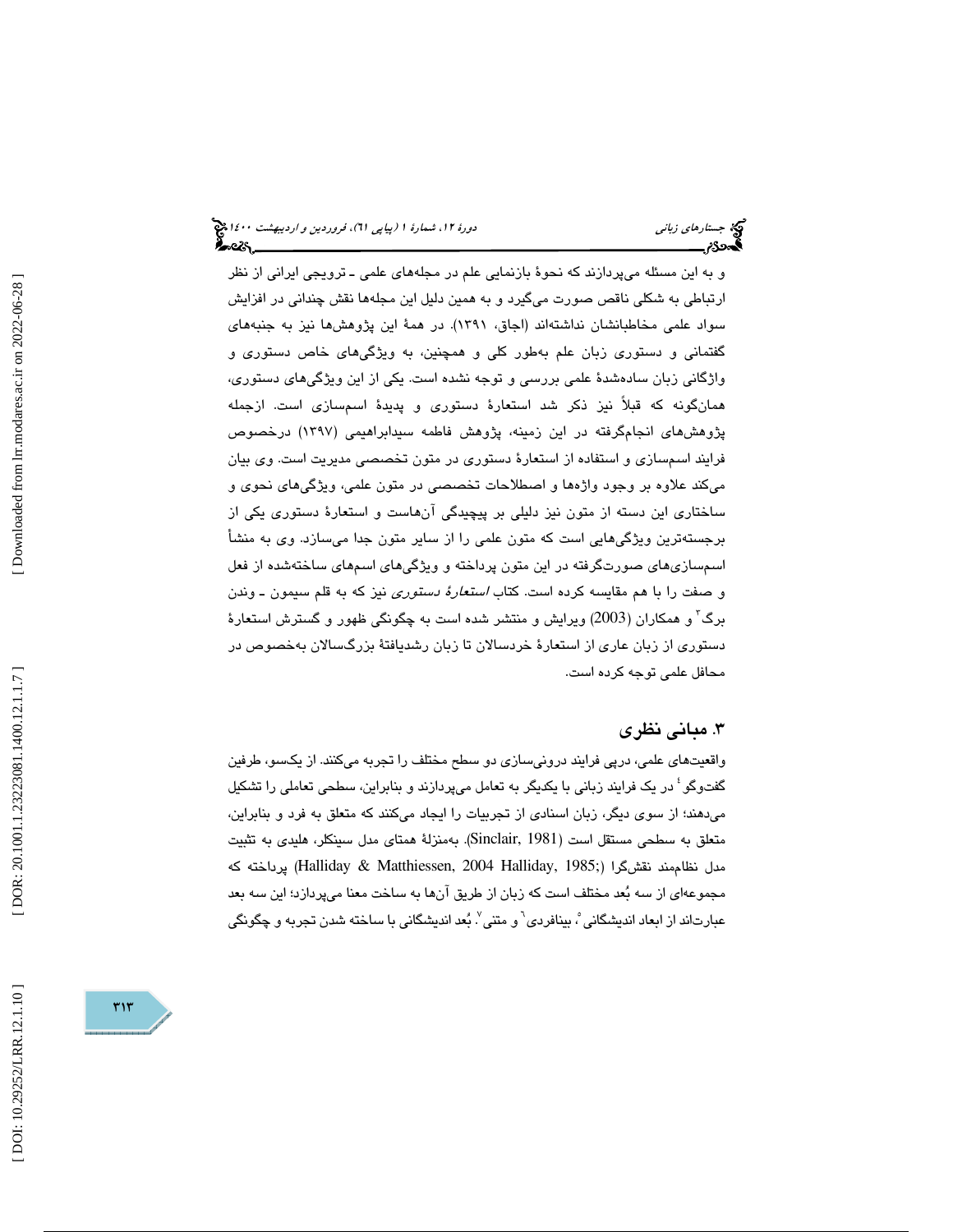ايجاد روابط منطقي از طريق رويدادهاي ارتباطي مرتبط است؛ جوانب بينافردي يا تعاملي هر متن گفتاری یا نوشتاری در رویکرد نقشگرا متمرکز بر روشهایی است که در آن نویسنده کموبیش و بهصورت آشكار با مخاطبان خود وارد تعامل ميشود و نقشهايي تعاملي را براي آنها در نظر ميگيرد. در دستور پيشنهادي هليدي (.24p 2004,(، هنگامي كه سخن از معنا به ميان ميآيد، تنها واژه ها نيستند كه در خلق معاني نقش ايفا ميكنند، بلكه دستور نيز سهم بسياري در اين زمينه دارد. در اين دستور كاربردي، دستور مانند مطالعة شيوة واژهپردازي 8 است، اما در اين نوع واژهپردازي، امكان بررسي با ارجاع به معنا وجود دارد. به اعتقاد هليدي دستور در زبانشناسي نقشگرا تنها معني نحو ندارد، بلكه به معناي واژه ـ دستور است. از ديدگاه هليدي زبان نظامي از معناهاست و اين معناها اساس تعامل اجتماعي قرار ميگيرند. سه نوع معناي متمايز در زبان وجود دارد كه ناظر بر سه نوع فرانقش ْ زباني متفاوت است (خانجان، ١٣٨١). اين فرانقشها عبارتاند از: فرانقش انديشگاني، فرانقش بينافردي و فرانقش متني.

# . 1ـ 3 بازنمود تجربه و انديشه در زبان

فرانقش انديشگاني زبان، بازتاب درك و دريافت انسان از واقعيتهاي جهان پيرامون زبان است. آنچه در اطراف انسان ميگذرد، اعم از تجربهها، تصاوير، احساسات و دريافتها، قابليت آن را دارند كه در چارچوب زبان منعكس شوند. درواقع ، زبان ابزاري است كه بدون هيچ محدوديتي هر تجربةً واقعي يا غيرواقعي و ملموس يا انتزاعي را در درون خود ميگنجاند و تعبيرپذير ميكند. بديهي است استفاده از اين ابزار بدون داشتن نظم و طبقهبنديهاي مناسب، امكانپذير نيست. نظام دستورياي كه به سبب آن، ماهيت پيوستاري و تداومي تجربههاي دروني و بيروني تقطيع و مقولهبندي ميشوند، نظام گذرايي کخوانده ميشود. وظيفهٔ اين نظام تعبير تجربههاي پيرامون انسان بهصورت مجموعهاي از فرايندهاي قابل كنترل است. اين فرايندها نيز بهنوبة خود در قالب بند ارائه مي شوند ( ,Thomson .16p 1997,( . در اين نظام، هر بند از سه مؤلفه تشكيل شده است (2004 ,Halliday( :

الف) فرايند'': عنصر اصلي و كانوني در هر بند «فرايند» است كه به كمك گروه فعلي نمود پيدا ميكند.

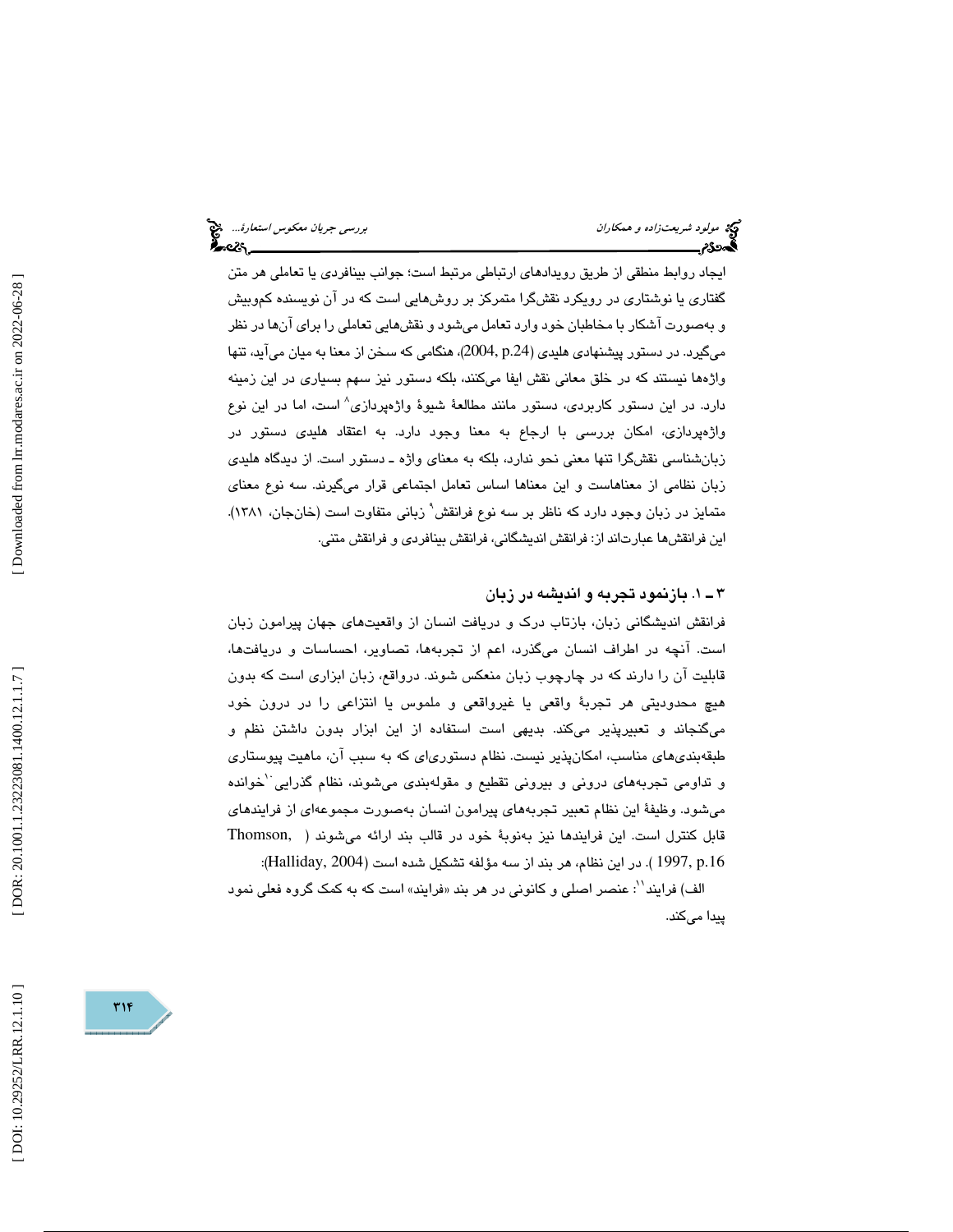(پياپي 61)، فروردين و ارديبهشت 1400 جستارهاي زباني دورة ،12 شمارة 1

ب) شركتكنندگان<sup>۱٬</sup> در فرايند: شركتكنندگان عناصر*ی* هستند كه بهطور مستقيم در فرايند دخيلاند. بدين معنا كه يا عمل فرايند را انجام ميدهند و يا به نحوي از نتايج فرايند متأثر ميشوند .

ج) عناصر پيراموني<sup>11</sup> فرايند: اين عناصر نقش مستقيمي در عمل فرايند ندارند و درحقيقت ، حاشيهاي و اختيارياند.

هلیدی (ibid, p.177) در جدول شمارهٔ ۱ به معرفی مقولههای دستوریای میپردازد كه وظيفة بازنمايي اين سه مؤلفه را به عهده دارند:

جدول ۱: مقولههای دستوری موجود در بند و نقش آنها در نظام گذرایی Table 1: Grammatical categories in a clause and their functions in the transitivity system

| ابزار بازنمایی     | نوع مؤلفه             |  |
|--------------------|-----------------------|--|
| گروہ فعلی          | فرايند                |  |
| گروہ اسمی          | شرکتکنندگان در فرایند |  |
| گروہ اضاف <i>ی</i> | عناصر پیرامونی فرایند |  |

#### 2ـ 3 . استعاره دستوري

به باور هلیدی (p.11 ,2004) برای درک هر چیز باید آن را به معنا تبدیل کرد و برای تبدیل تجربيات به معنا به زبان نياز است. همانگونه كه ذكر شد بدون زبان، نظريهپردازي غيرممكن خواهد بود. ما با استفاده از دستور زبان، تجربياتمان را بهصورت نشانهشناختي به معنا تبديل ميكنيم. حاصل و برآيند اين تبديل، دانش و دانستن است، اما رابطهٔ معنا و عبارتپردازیها همیشه مستقیم نیست و گاه این عدم انطباق سبب پیدایش راههاي مختلفي براي بيان يک معنا ميشود و ترکيبات بسياري را مقدور ميسازد. در دستور نقشگراي هليدي مقصود از استعارة دستوري همين امكانات بالقوه براي سازمان- دهي مجدد روابط بين معنا و عبارتپردازي است (232 .p 2004, ,Thomson(.

هليدي، استعارة دستوري را جايگزيني مقوله اي دستوري با ديگري ميداند. اين جايگزيني و انتقال مشخص ة اصلي استعاره است. وي استعار ة دستوري را به دو نوع اصلي تقسيمبندي

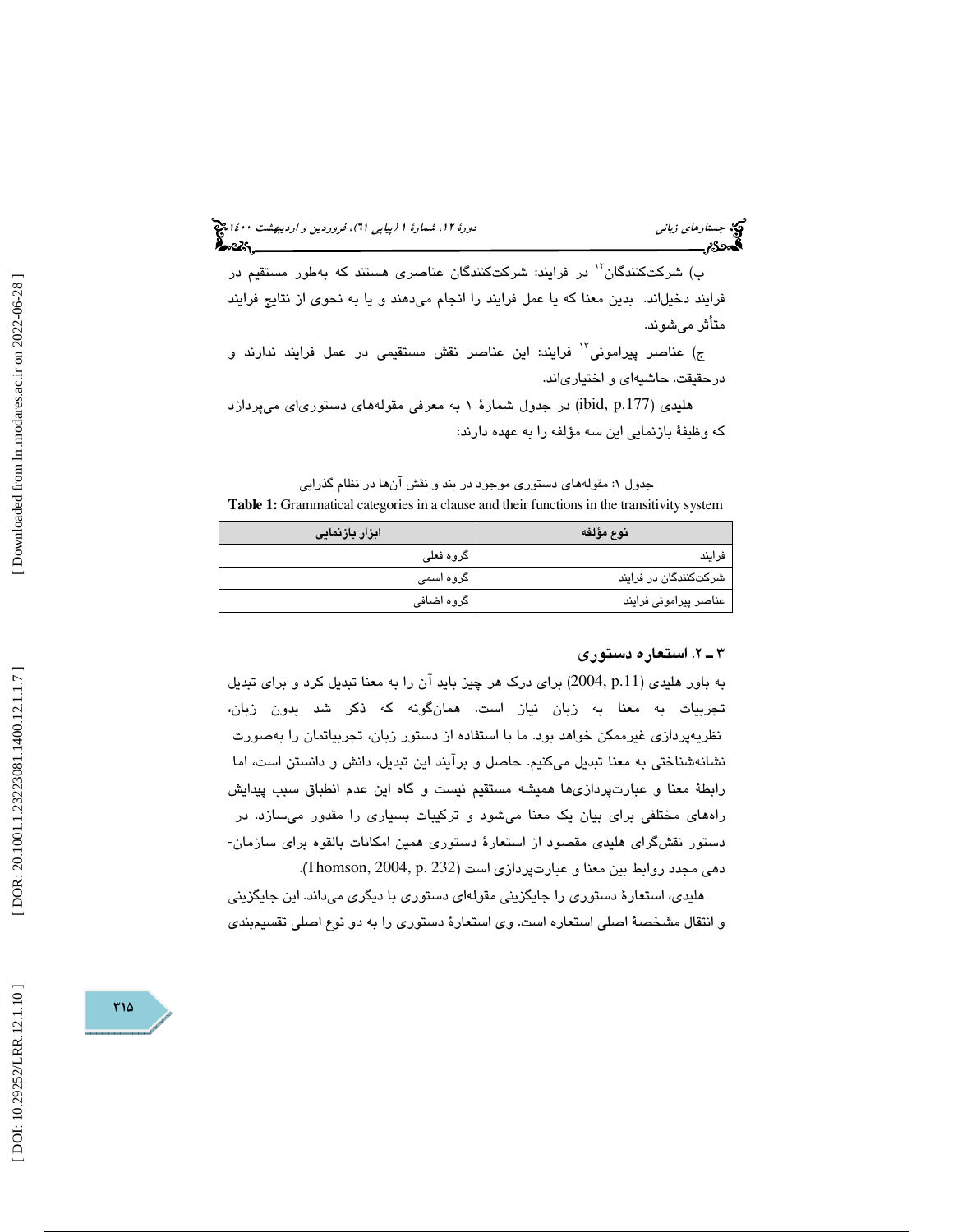كرده است: استعارهٔ دستوري انديشگاني و استعارهٔ دستوري بينافردي. مارتين (1992) نوع سومي را با عنوان استعار ة دستوري متني به اين تقسيمبندي اضافه كرده است. در اينجا به توضيح استعار ة دستوري انديشگاني و پديدههاي مرتبط با آن بهمنزلة مفهومي كه دادههاي پژوهش براساس آن صورت خواهد گرفت ، ميپردازيم.

. 1ـ 2ـ 3 استعار ة دستوري انديشگاني 14

اين نوع استعارهٔ دستوري شامل استعارهٔ گذرايي <sup>۱۰</sup> و اسمسازي<sup>۱۰</sup> است. استعارهٔ انديشگاني عمدتاً صورتهاي اسمي را براي بيان فرايندها يا كيفيتهايي بهكار ميبرد كه بايد با افعال و صفتها بيان شوند. زبان نوشتار نسبتبه زبان گفتار، استعارههاي دستوري انديشگاني بيشتري را منعكس ميكند.

نمود اصلی استعارهٔ دستوری اندیشگانی اسمسازی است. اسمسازی که رايجترين نوع استعار ة دستوري در سطح واژگاني است، تراكم اطلاعات را افزايش ميدهد و محتواي عبارات را از طريق كوچك كردن ساختار فيزيكي عبارتهاي زباني به صورت اسمها يا عبارتهاي اسمي غني ميسازد. نكته اينجاست كه وقتي الگوهاي يك بند با الگوهاي اسمي جايگزين ميشوند، برخي از اطلاعات از دست ميروند. نويسنده ميداند كه دقيقاً چه منظوري دارد، اما خواننده ممكن است نداند و بنابراين، اين نوع گفتمان بسيار استعاري، ممكن است موجب متمايزسازي متخصصان از افراد مبتدي به لحاظ ميزان درك متن از سوي مخاطب شود . اين نوع از استعارهها از روشني و گويايي نوشته ميكاهد و در هم ة انواع گفتمان بزرگسالان يافت ميشود.

طبق مطالعاتي كه تاكنون در اين زمينه صورت گرفته است، استعار ة دستوري اهميت خاصي در تكامل نوشتههاي علمي دارد و يك ويژگي شاخص اين نوع گفتمان بهشمار ميآيد؛ براي مثال به جملههاي 2و 1 توجه كنيد :

)1( در فرايند بهبود طبيعي بدن، سلولها بهدنبال دريافت پيام آسيبديدگي، ذراتي توليد ميكنند ...(آفتاب سلامت، ١٣٩٦، ص. ٣٥).

(۲) ا**بت**لا به سندروم متابوليك، خطر **بروز** ديابت، حملهٔ قلبي و همچنين، مرگ زودرس را افزايش ميدهد (مجلهٔ *متابوليسم و ديابت ايران*، دورهٔ ١٦، شمارهٔ ١، مهر و آبان ١٣٩٥).

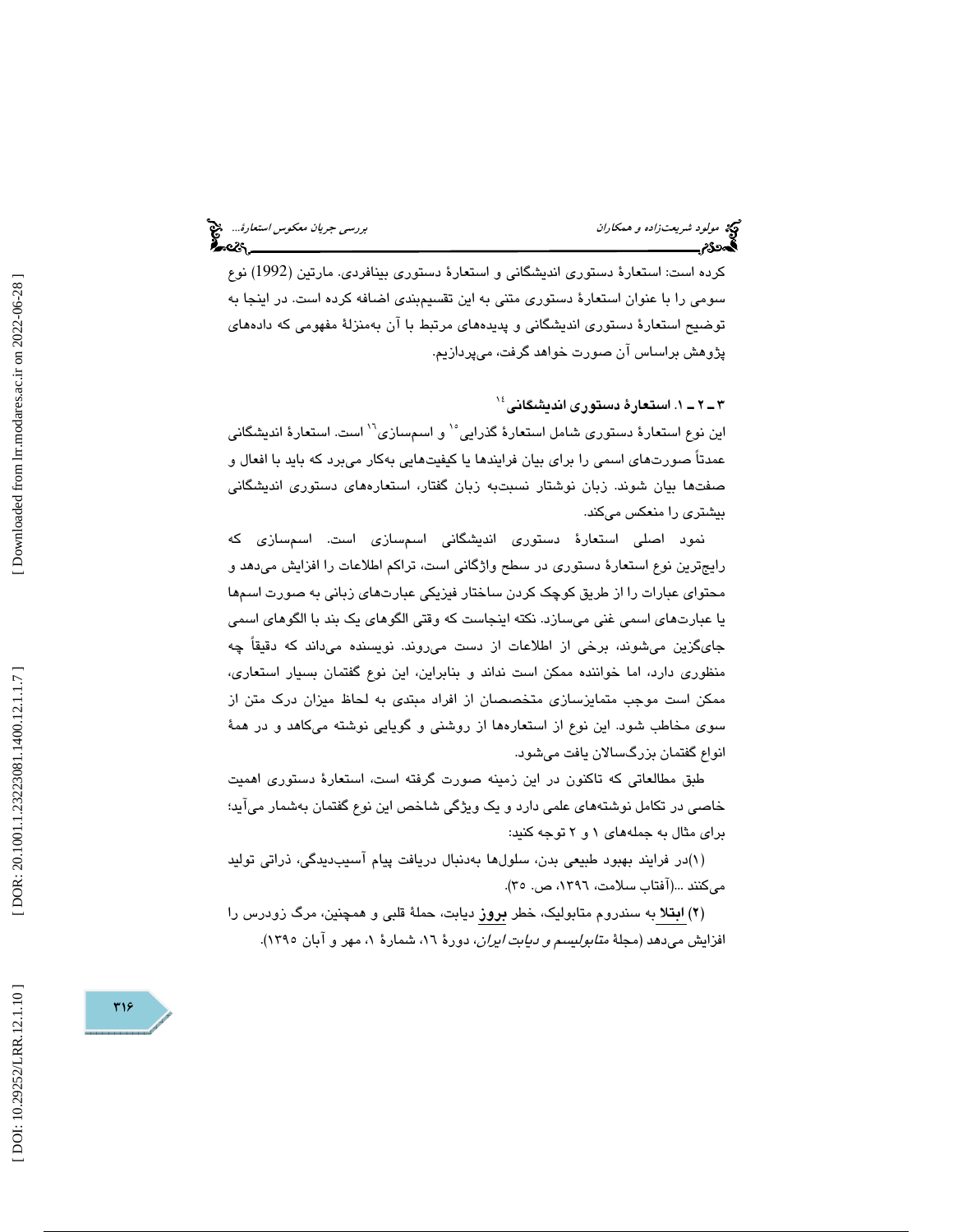در بند ۱، فعل «بهبود مییابد» (در فرایندی که بدن بهطور طبیعی بهبود مییابد) بهصورت اسمي «بهبود» تبديل شده است و فعل «دريافت ميكنند» نيز بهصورت اسمي «دريافت» تغيير يافته است. بنابراين ، با حذف همكرد فعل مركب و استفاده از صورت واژگاني آن، شاهد دو كاربرد فرايند اسمسازي در اين بند هستيم.

به باور هليدي (2004) استعارهٔ دستوري و اسمسازي در پيدايش گفتمان علمي و ارائهٔ استدلال براي نظريههاي علمي اهميت بسياري دارد. در اين پژوهش نيز نويسندگان در صددند تا با بررسی و مقايسهٔ پيكرهای كه از متون علمی تخصصی و عمومیشدهٔ فارسی انتخاب شده است به اين پرسش پاسخ دهند كه آيا ميزان كاربرد استعار ة دستوري در اين دو سبک از يک گونهٔ زباني متفاوت است و در صورت وجود تفاوت چگونه ميتوان اين مسئله را تبيين كرد؟

# 4. تحليل داده ها

همانگونه كه ذكر شد دادههاي پژوهش حاضر در بخش زبان علمي تخصصي برگرفته از يکصد مقالهٔ تخصصی پزشکی در زمينههای بيماریهای قلبی و عروقی، مغز و اعصاب، سرطان سينه، ديابت و ام اس منتشرشده در مجلههاي علمي ــ پژوهشي مورد تأييد وزارت بهداشت است . همچنين ، در بخش رسانه يها گروهي نيز صد مقاله با موضوعات مشابه با مقالات تخصصي از صفحات علمي روزنامههاي كثيرالانتشار و بخشهاي علمي پايگاههاي فضای مجازی انتخاب شده است. گفتنی است در هر دو پیکره فقط مقالههای تألیفی به زبان فارسی مدنظر بوده و از مقالههای ترجمهشده صرفنظر شده است. از آنجا كه متن مقالات علمی تخصصی طولانیتر از مقالات علمی همگانی یا سادهشده است، بخش چکیده در مقالات علمي ـ پژوهشي حذف و همچنين، تعداد بندها بهطور مساوي از هر دو نوع مقاله انتخاب شده است و در ارائهٔ آمار و ارقام در همهٔ بخش های محاسباتی، اعداد به دست آمده بهصورت درصد نيز محاسبه شدهاند.

پس از جمعآوری دادهها، لازم بود تا فراوانی استفاده از استعارهٔ دستوری، در دادههایی از مقالات علمي ــ پژوهشي و مقالات علمي سادهشده در زمينهٔ رشتههاي پزشكي نامېرده شده سنجيده شود. هدف، بررسي تفاوتها در فراواني استفاده از استعار ة دستوري در متون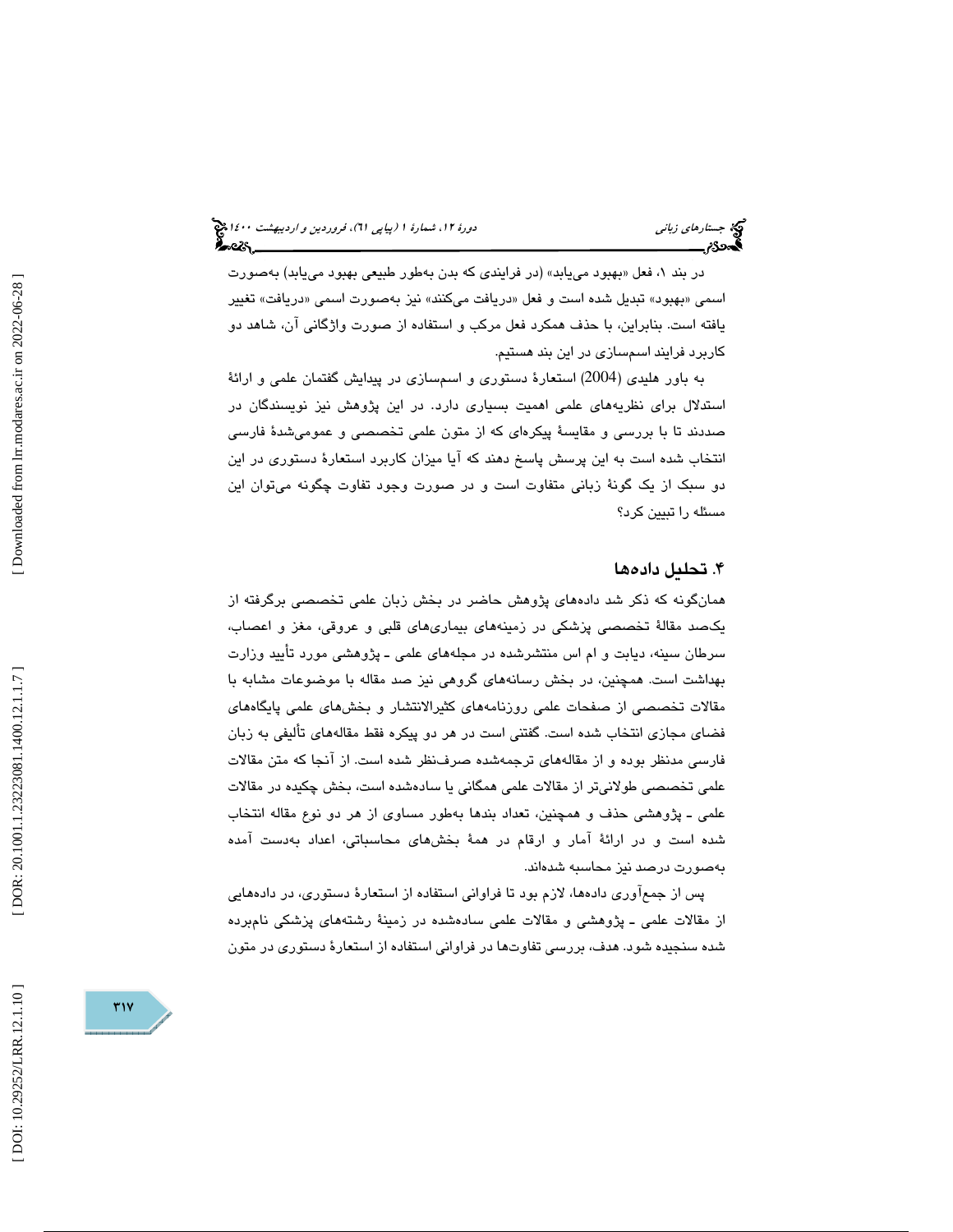علمي ـ تخصصي و متون علمي سادهشده و نيز بررسي نتايج اين تفاوتها در شناخت ويژگيهاي استعارهٔ دستوري در گونههاي زباني مختلف است. براي رسيدن به اين منظور ابتدا جملههای صد مقالهٔ علمی ـ پژوهشی و صد مقالهٔ علمی سادهشده با موضوعات مشابه، بهصورت جمله به جمله بررسي و بندهاي حاوي استعارههاي دستوري در هر دو نوع مقاله مشخص شد. سپس بيان سازگار منطبق با هر كدام از آن ها نيز بازسازي و تراكم واژگاني هر يک از اين دو نوع بيان نيز اندازهگيري شد تا همهٔ زواياي جريان معکوس استعارهٔ دستوري آشكار شود. پس از آن نتايج بهصورت آماري، تحليلي و توصيفي بررسي شدند تا پاسخي مناسب به اين پرسش داده شود كه ميزان استفاده از ساخت استعار ة دستوري در دو گونهٔ متفاوت زبان علمي فارسي به چه صورت بوده و پيامدهاي دستوري، واژگاني و گفتمانی مربوط به این تفاوت به چه صورت بر درک خوانندگان از علم مؤثر است.

براي روشن شدن اين مطلب و پيش از ورود به بخشهاي آماري ابتدا نمونههايي از استعارههاي دستوري بهكار رفته در مقالههاي علمي ـ پژوهشي و مقالههاي علمي سادهشده در رسانههاي گروهي آورده شده است . در ذيل هر بيان استعاري بيان سازگار يا غيراستعاري آن كه نشاندهنده جريان معكوس استعارهٔ دستوري است، نيز آورده شده است:

بيان استعاري 1: بروز همزمان عوامل خطر بيماري قلبي و عروقي بهمنزلة سندروم متابوليک **شناخته شده** که ا**بت**لا به آن خطر **بروز** ديابت، حملهٔ قلبی و همچنين، مرگ زودرس و ميرايي از همهٔ علل را افزايش مىدهد (مجلهٔ *متابوليسم و ديابت ايران،* دورهٔ ١٦، شمارهٔ ١، مهر و آبان 1395).

عبارتهايي كه زير آنها خط كشيده شده نمونههاي استفاده از استعاره دستوري در متن مقالات علمي پژوهشي ميباشد، در زير نمونه بيان سازگار آن بازسازي شدهاست:

**بیان سازگار ۱** : در صورتی كه عوامل خطر بیماری قلبی و عروقی بهطور همزمان **بروز** يابند به عنوان سندروم متابوليك شناخته ميشوند كه اگر فردي به آن مبتلا شود خطر اینكه بیماریهای دیابت و حملهٔ قلبی و مرگ و میر **بروز پیدا كند**، افزایش می<sub>ل</sub>ابد.

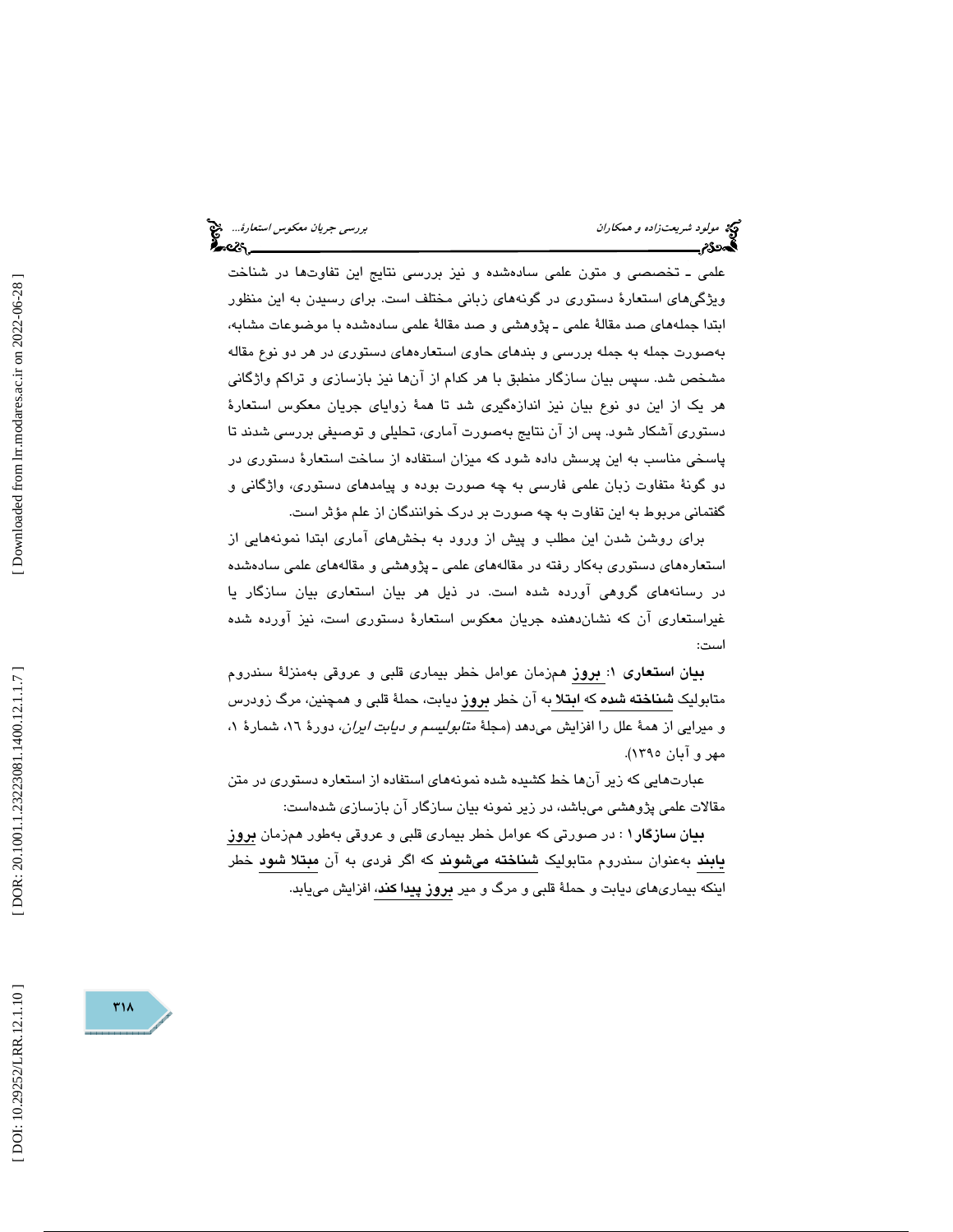(پياپي 61)، فروردين و ارديبهشت 1400 جستارهاي زباني دورة ،12 شمارة 1

جدول 2: معادلسازي بيان استعاري و سازگار 1 **Table 2**: The equivalence of metaphorical and congruent expression

| بيان سازگار                          | بيان استعارى                       |
|--------------------------------------|------------------------------------|
| درصورتی که بهطور همزمان بروز یابد    | بروز همزمان                        |
| بهعنوان سندروم متابوليک شناخته مىشود | بەعنوان سندروم متابولیک شناخته شده |
| در صورتی که به آن مبتلا شود          | ابتلا به آن                        |
| خطر این که دیابت بروز یابد           | خطر بروز ديابت                     |

تغييراتي كه در دو بند فوق مشاهده ميشود به اين ترتيب است :

پنج بند موجود در بيان سازگار نمونهٔ ١ برگرداني از صورت استعاري آن است. به عبارت ديگر پنج بند در قالب يك بند فشرده شده است. آنچه سبب اين رخداد ميشود تبديل صورت صرفشدهٔ فعلهای «بروز یافتن، شناخته شدن و مبتلا شدن» که هلیدی آنها را فرايند ميiامد، به اسمهاي «بروز، شناخته شده و ابتلا» است كه در دستور نقشگراي هليدي با عنوان ماهيت شناخته ميشوند. اين امر با روند طبيعي تعبير<sup>١٧</sup>، شكل**دهي<sup>٦٨</sup> و بازنمايي** تجربيات بشر<sup>١٠</sup> به معنا مغايرت دارد؛ در روند طبيعي اين بازنمايي، فرايندها با فعل و گروههاي فعلي و ماهيتها با اسم و گروههاي اسمي نمايانده ميشوند . در بيان استعاري يا ناسازگار همانگونه كه ذكر شد اين امر دچار تغيير مي شود. اين تغيير بهنوبهٔ خود سبب أت خير در روند درك معنا و پيچيدگي مفهوم ميشود .

از سوي ديگر در نتيجهٔ اين جريان تراكم واژگاني صورت استعاري نسبتبه معادل بازسازيشده سازگار آن نيز بالاتر رفته است كه اين امر بر پيچيدگي درك مفهوم براي خوانندگان ميافزايد. تراكم واژگاني به معناي حضور تعداد قابل توجه واحدهاي واژگاني در بندهاي حاوي استعار ة دستوري است. تراكم واژگاني از طريق تقسيم واحدهاي واژگاني بر تعداد بندها بهدست ميآيد.

تراكم واژگاني صورت استعاري: 1/=22 22 تراكم واژگاني صورت سازگار: 5.8 5/= 29 همانطور كه مشاهده ميشود تراكم واژگاني در نتيجة ساخت استعارة دستوري افزايش يافته است.

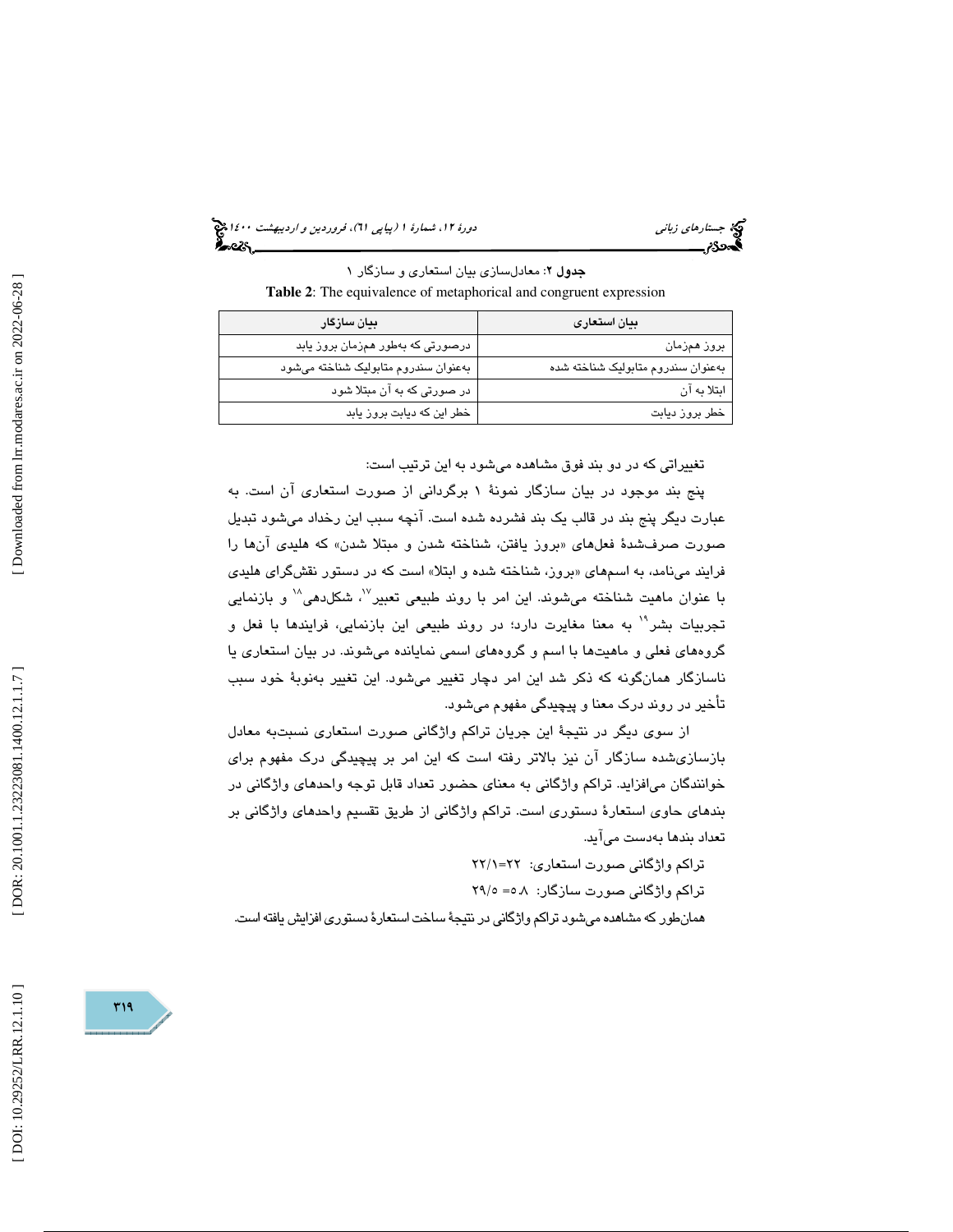**بيان استعاري ٢:** اگرچه <mark>افزايش</mark> وزن يک مشکل شايع درمانهاي دارويي با آنتي سايكوتيكها بوده كه پيامدهاي آن شامل كاهش اعتماد به نفس، افت كيفيت زندگي و كاهش تمايل به مصرف درمانهای دارويی و ا**فزايش** مرتاليته<sup>٢٠</sup> و مربيديته<sup>٢١</sup> است (فصلنامهٔ آموزش بهداشت و ارتقاي سلامت ، دور 4، ة شمار 1، ة بهار 1395 ).

همانطور كه درمورد نمونهٔ ۱ نیز ذکر شد عبارتهایی که زیر آنها خط کشیده شده، نمونههاي استعار ة دستوري موجود در جمله است. بيان سازگار بازسازيشده منطبق بر اين جمله عبارت است از:

بيان سازگار٢: اگر وزن افزايش يابد، يک مشكل شايع درمانهاي دارويي با آنتي سايكوتيكها بهوجود ميآيد كه پيامدهاي آن، به اين صورت است كه اعتمادبهنفس فرد كاهش مييابد، كيفيت زندگي وي افت ميكند، با هدف درمان، مايل باشند دارو مصرف كنند، كاهش مييابد و مرتاليته و مربيديته افزايش مييابد .

| بيان سازگار                     | بيان استعارى               |
|---------------------------------|----------------------------|
| وزن افزايش يابد                 | افزايش وزن                 |
| اعتمادبهنفس كاهش يابد           | كاهش اعتماد به نفس         |
| کیفیت زندگی افت کند             | افت کیفیت زندگی            |
| مایل باشند                      | تمايل                      |
| برای درمان دارو مصرف کند        | مصرف درمانهای دارویی       |
| مصرف كاهش يابد                  | كاهش مصرف                  |
| مرتاليته و مربيديته افزايش يابد | افزايش مرتاليته و مربيديته |
|                                 |                            |

جدول 3: معادل بيان استعاري و سازگار **Table 3 :** The equivalence of metaphorical and congruent expression

همانطور كه در اين مورد نيز مشاهده ميشود ، در روند تبديل فرايند (فعل و يا گروه فعلي) به ماهيت (اسم يا گروه اسمي)، هشت بند موجود در صورت سازگار به تنها يك بند در صورت استعاري تبديل شدهاند، اين امر علاوه بر ايجاد تغيير در روند طبيعي تعبير تجربيات بشر به معنا با افزايش تراكم واژگاني نيز همراه است .

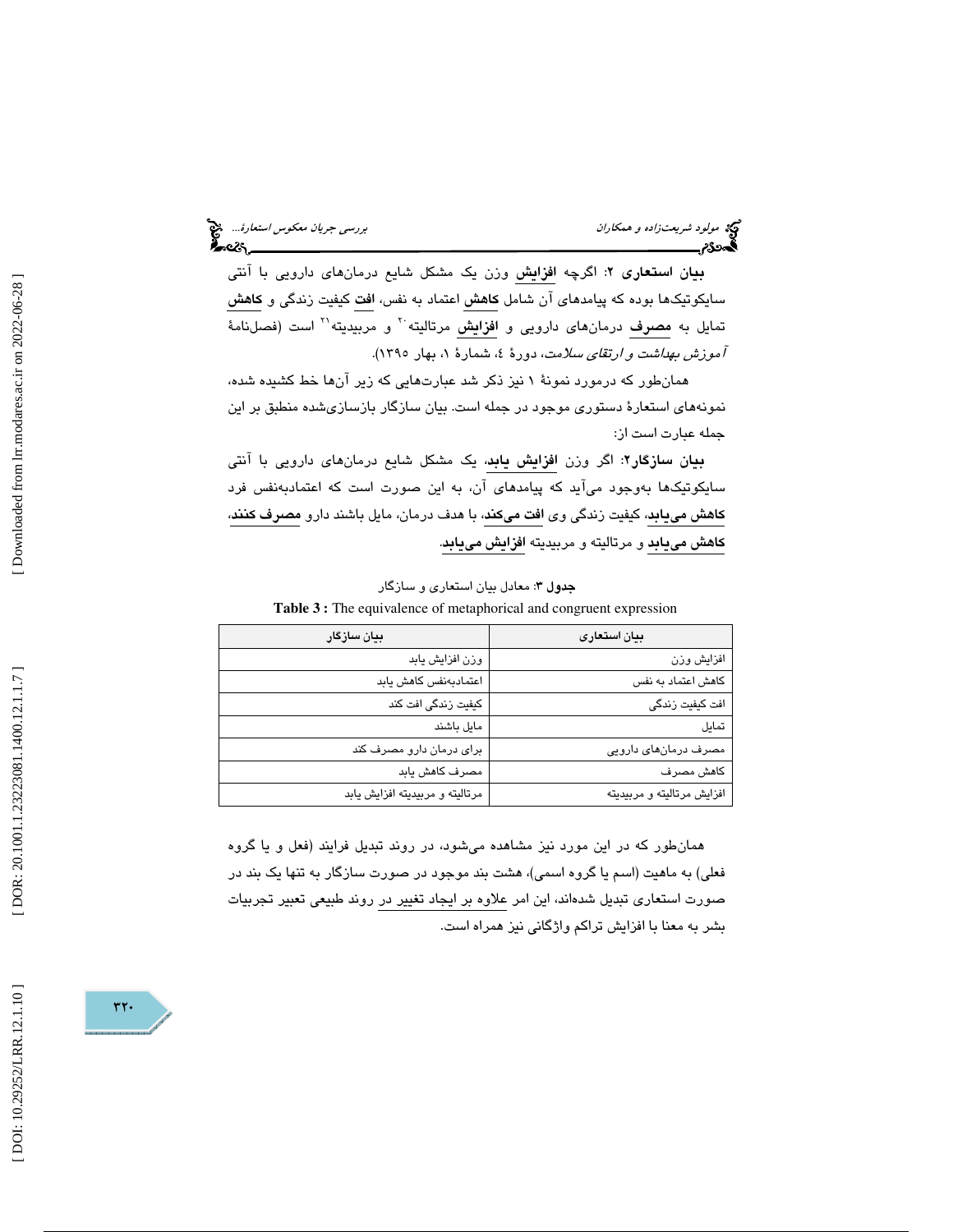(پياپي 61)، فروردين و ارديبهشت 1400 جستارهاي زباني دورة ،12 شمارة 1

تراكم واژگاني صورت استعاري: 27 1/= 27 تراكم واژگاني صورت سازگار: 4.25 8/= 34

 همانطور كه مشاهده ميشود تفاوت زيادي ميان تراكم واژگاني صورت استعاري و صورت سازگار وجود دارد كه در نتيجهٔ آن روند درک جمله با مشكل مواجه ميشود.

بيان استعاري 3 : ... و هم اينكه در صورت بروز اين نوع سرطان، ميتوان با پاپ اسمير و روشهاي ديگر آن را كنترل كرد (*روزنامة ايران*، شمارهٔ ،476/ ١٣٩٦/١/٢٣ صفحهٔ ١٦، زندگي و سلامت).

**بيان سازگار ٣**: و هم اينكه در صورتي كه اين سرطان **بروز كرد**، بيمار **ميتواند** با پاپ اسمير و روشهاي ديگر آن را كنترل كند.

صورت بيان استعاري حاوي دو استعار ة دستوري است كه در متن مشخص شدهاند؛ در اينجا دو فعل صرفشدهٔ «بروز كرد» و «ميتواند» بهصورت اسم «بروز» و مصدر «ميتوان» درآمدهاند كه در نتيجهٔ آن، دو بند در صورت بيان سازگار به يک بند در صورت استعاري كاهش يافته است.

تراكم واژگانی صورت استعاری: ۱۰= ۱۰/۱

تراكم واژگانی صورت سازگار: ٦.٦٦= ١١/٣

همانطور كه مشاهده ميشود ، مانند آنچه در بخش مربوط به صورتهاي بيان استعاري و بيان سازگار موجود در متن مقالههاي تخصصي پزشكي اتفاق افتاد ، تراكم واژگاني صورت استعاري بسيار بالاتر از تراكم واژگاني صورت سازگار است.

بيان استعاري ٤: بهطور معمول سيستم ايمني بدن شما آنتيباديهايي هستند كه توانايي <mark>تشخیص</mark> و از<mark>بین بردن</mark> مواد خاص را دارند (روزنامهٔ *ایران*، شمارهٔ ۲۱٦۷. ۱۳۹٤/۱۲/۱۰ زندگی).

**بیا**ن **سازگار** ٤: بهطور معمول سیستم ایمنی بدن شما آنتیبادیهایی هستند که توانایی دارند مواد خاص را تشخيص دهند و آنها را ازبين ببرند .

در اين نمونه نيز دو مورد استعارة دستوري وجود دارد كه از تبديل فرايندهاي «تشخيص دادن»، يعني صورت فعلي صرفشده تشخيص دهند و از بين بردن صورت فعلي از بين ببرند به ماهيتهاي تشخيص و از بين بردن بهوجود آمدهاند. در اينجا نيز چهار بند موجود در صورت بازسازيشدة سازگار به تنها دو بند در صورت استعاري كاهش

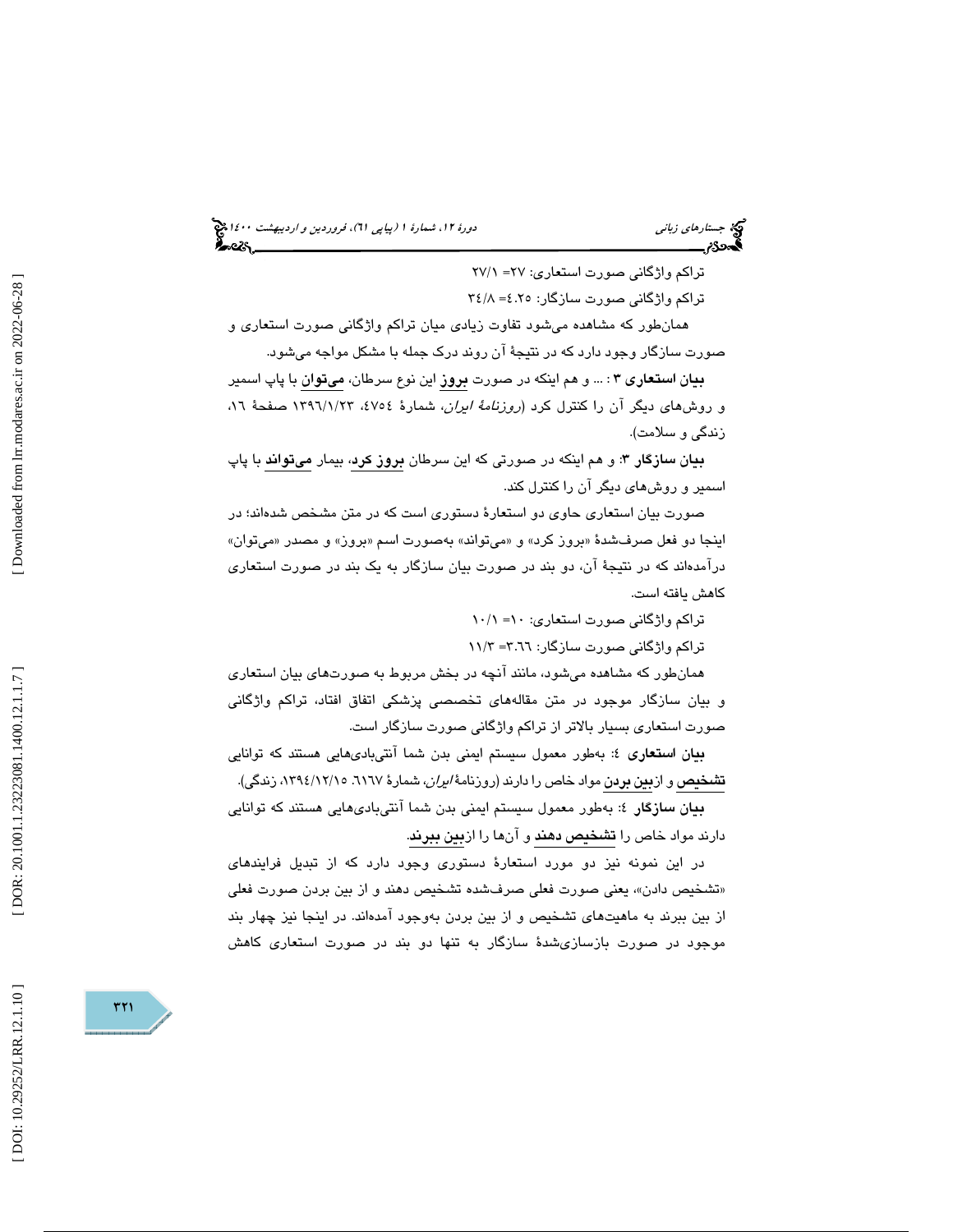مولود شريعتزاده و همكاران بررسي جريان مع*كوس استعارة...*. وهم<br>المحمد التي يستعد بررسي بررسي بررسي بررسي بررسي جريان معكوس استعارة...<br>**المحمد التي يستعد بررسي بررسي بررسي بررسي بررسي بررسي بررسي بررسي بررسي بررسي بررسي برر** 

داشته است. در نتيجة بروز اين پديده، تراكم واژگاني نيز دستخوش تغيير ميشود: تراکم واژگانی صورت استعاری: ٦= ١٢/٢ تراكم واژگاني صورت سازگار: 4.75 4/= 19 با توجه به نمونهٔ استعارههای دستوری كه ذكر شد و همچنین با توجه به آمار ارائهشده در جدول 4 و نمودار 2 كه از بررسي كل دادهها بهدست آمده است ميتوان به

تجزيه تحليل و جمعبندي مطالب پرداخت.

جدول ٤ فراواني و درصد فراواني استفاده از استعارهٔ دستوري به تفكيك در هر دو پيكر ة مقالات تخصصي و مقالات علمي همگاني را نشان ميدهد.

جدول 4: ميزان فراواني استفاده از استعار ة دستوري در دو پيكر ة مقالههاي تخصصي و عمومي رشت ة

**Table 4:** The frequency of grammatical metaphor in the medical technical and popularized articles

| درصد                     | تعداد                                 | فراوانى<br>نوع مقاله                     |
|--------------------------|---------------------------------------|------------------------------------------|
| 7.88.07                  | ۷۹٥٦                                  | مقالههای تخصصی پزشکی مجلههای علمی پژوهشی |
| 7.1.92<br><b>1 Y A V</b> | مقالههای پزشکی سادهشده در بخشهای علمی |                                          |
|                          | رسانەھای ارتباط جمعی                  |                                          |
|                          |                                       |                                          |



نمودار 2: فراواني استفاده از استعار ة دستوري در دو پيكر ة مقاله هاي تخصصي و همگاني **Figure 2 :**The frequency of grammatical metaphor in the technical and popularized articles

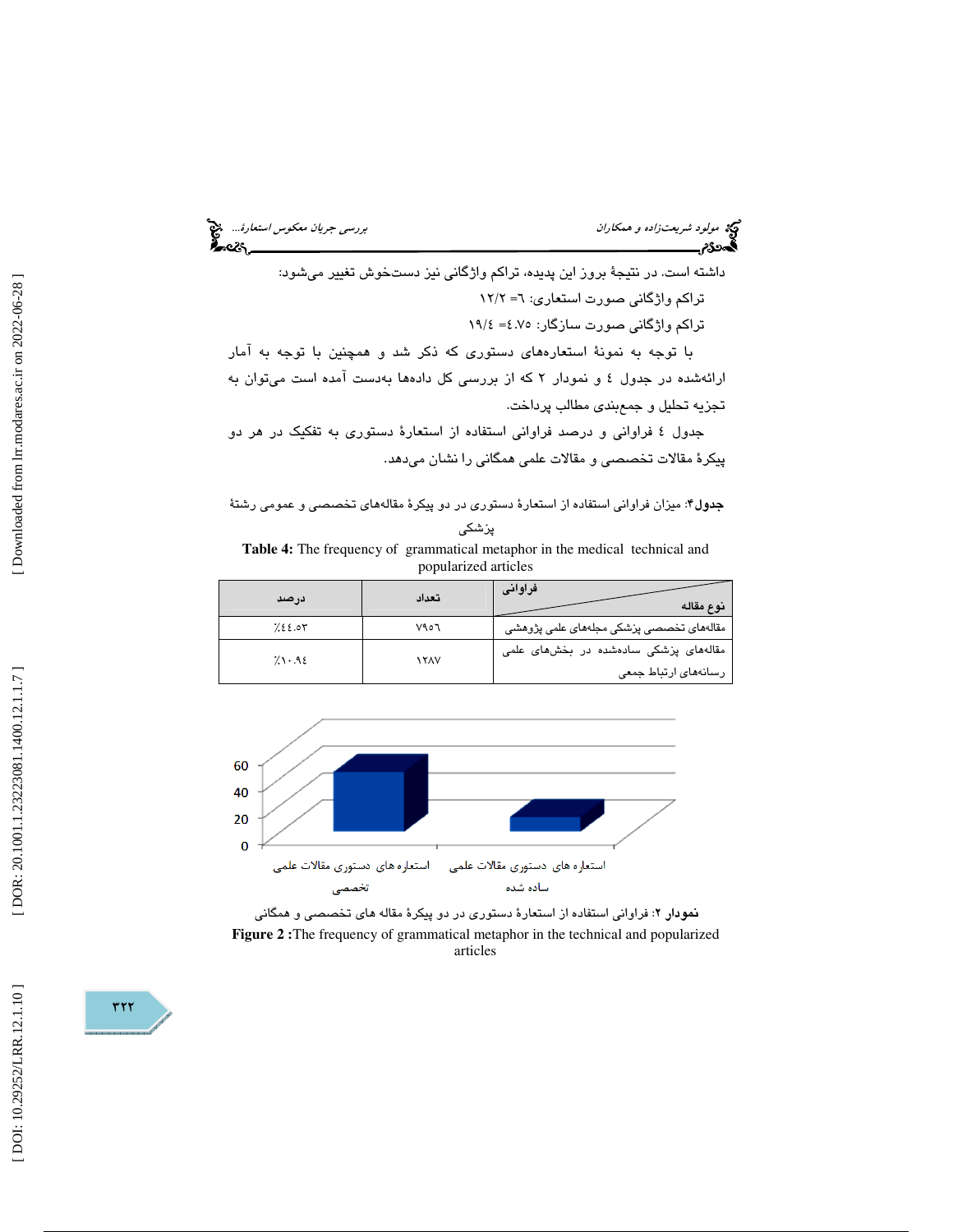همانطور كه پيشتر نيز ذكر شد، مقالات علمی سادهشده يكی از گونههای نوشتار علمی بهشمار ميروند، معمولاً از نوشتههاي ساير گونههاي زبان از قبيل گون ة ادبي، فلسفي و غيره متمايز هستند. بنابراين ، در برخي از خصوصيات متون علمي تخصصي سهيم هستند كه وجود اصطلاحات تخصصي، علائم اختصاري و همچنين ، استعارههاي دستوري در آن شاهدي بر اين ادعاست، اما تفاوت ميان اين دو جنبه از گفتمان علمي، يعني مقالات علمي ـ تخصصي دانشگاهي و مقالات علمي ساده ةشد رسانههاي ارتباط جمعي، در ميزان استفاده از ساخت استعار ة دستوري به اين مورد مربوط ميشود كه در روند ساخت استعار ة دستوري و تبديل بند به گروه اسمي، برخي از اطلاعات معنايي كه شامل شركتكنندگان در فرايند (عمل فعل) و عناصر مربوط به آن هستند، از بين ميروند كه اين امر به ايجاد ابهام معنايي منجر میشود و تراكم واژگانی را نیز افزایش میدهد. هلیدی (177 - 2006, pp.164) در برشمردن ويژگيهاي متون علمي، افزايش تراكم واژگاني، ابهام نحوي و گسستگي معنايي را از نتايج فرايند استعارهٔ دستوري ذكر ميكند. بنابراين، هر چه ميزان استفاده از اين جريان در گفتمانهاي علمي بيشتر باشد به همان ميزان نيز، خواننده براي درك معناهاي با چگالي بالا و معناهاي گمشده بايد تلاش بيشتري از خود نشان دهد. از سويي ديگر ، افزايش استفاده از استعارهٔ دستوری همچنین، سبب افزایش قطعیت بیان مفاهیم علمی میشود، زیرا فرایندها در بيشتر موارد مسئوليت بيان اعمالي را از طريق زبان برعهده دارند كه ذاتاً اعمالي گذرا هستند و بر كنش، رخداد، تغيير، احساس، ارتباط و…دلالت دارند ۖ و اين تبديل شدن به ماهيت سبب ماندگاري و پايداري هر چه بيشتر آنها ميشود كه اين ثبات در علم پزشكي بسيار اهميت دارد .

در اين تحقيق مشخص شد نويسندگان مقالات علمي تخصصي در بيان مطالب خود از حجم بسيار بيشتري از استعار ة دستوري نسبتبه نويسندگان مقالات علمي سادهشده استفاده كردهاند. اين امر بهدليل ماهيت متفاوت دو پيكره در بيان يك معناي مشابه است. زبان علمی مورد استفادهٔ متخصصان بیشتر با ایجاد تغییر در ساختار زبان سازگار به تعبیر متفاوتي از تجربيات دست مييابند كه استفاده از استعار ة دستوري يكي از راههاي دستيابي به اين تعابير متفاوت است. به همين دليل ، خوانندگان در بسياري موارد در درك مطالب مقالات تخصصي با ميزان بالاي استفاده از استعار ة دستوري ــ كه به پديد آمدن جملههاي

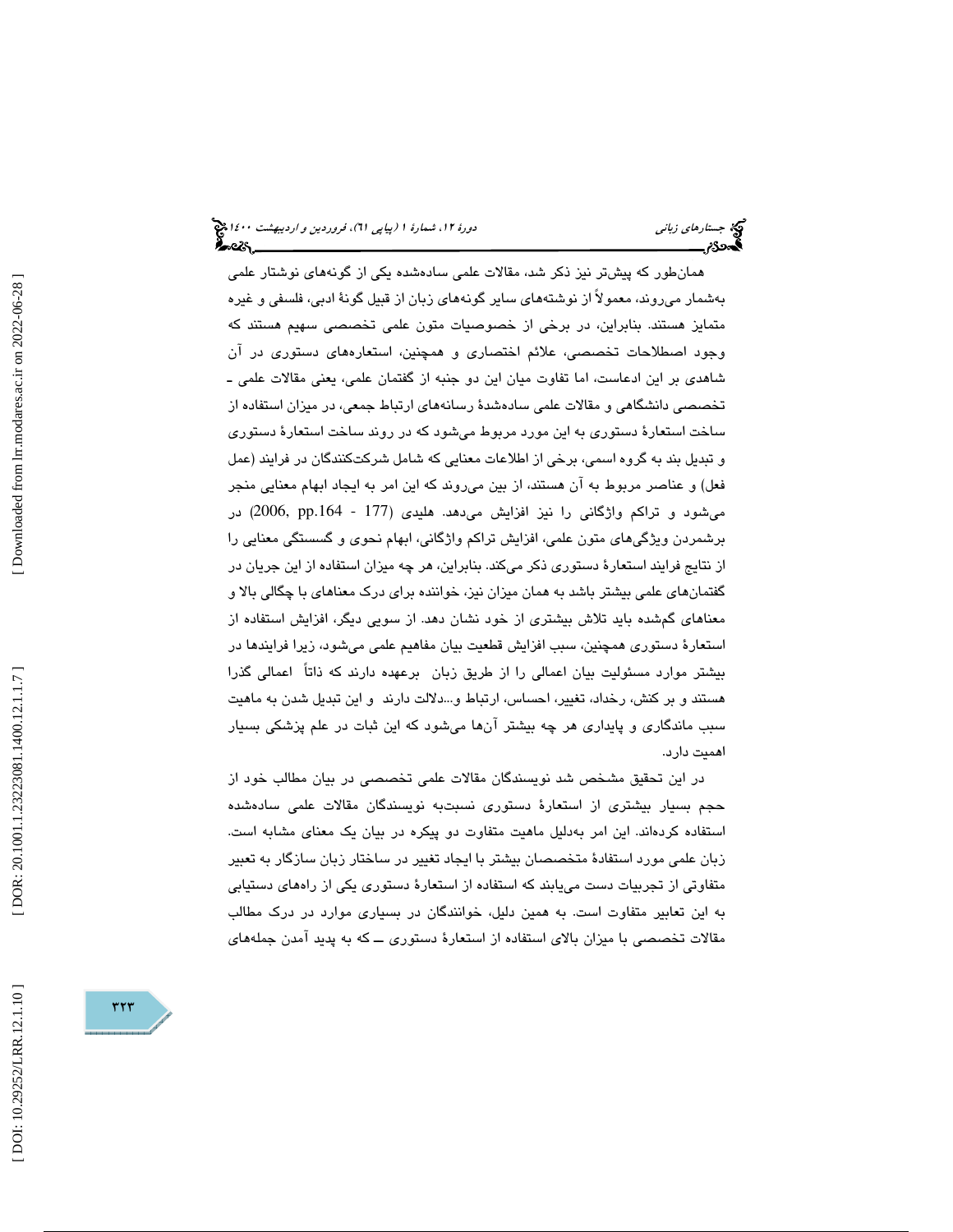طولاني با تراكم بالاي واژگاني منجر ميشود ــ با مشكل روبهرو ميشوند. جريان معكوس استعارهٔ دستوری که در نوشتن مقالات علمی همگانی اتفاق میافتد ابزاری مؤثر در جهت مفهومسازي علم براي عموم مردم است .

# . 4 نتيجه

بهطور كلي هدف از انجام اين پژوهش بررسي و مقايسهٔ دو گونهٔ زبان علمي فارسي، يعني زبان علمی تخصصی دانشگاهی و زبان علمی عمومیشدهٔ مورد استفاده در رسانههای ارتباط جمعی است. به همین منظور، ویژگیهای دستوری و گفتمانی این دو گونه در این پژوهش بررسی شدند. در بررسی ویژگیهای دستوری نیز میزان و چگونگی استفاده از ساخت استعارهٔ دستوری یا بیان ناسازگار نیز در هر دو پیکره تجزیه و تحلیل شد. در ارتباط با ساختارهای دستوری مورد استفاده در نگارش مقالهها و متون علمی تخصصی در مقایسه با مقالهها و متون علمی عمومیشده، ساختار استعارهٔ دستوری که از دیدگاه زبانشناسی نظاممند نقشگرا توضیح داده شد، در هر دو پیکره بررسی شد. استعارهٔ دستوري، يعني تبديل فرايند به ماهيت و يا به بيان ديگر تبديل بندها به گروهاي اسمي و به-وفور در متن مقالههای علمی تخصصی استفاده شدهاند. این ساختار که بهمنزلهٔ یکی از ویژگیها و شاخصهای زبان علم محسوب میشود، سبب بالا رفتن چگالی واژگانی و درنتيجه، پيچيدگي معنايي متون علمي ميشود. با توجه به نتايج بهدست آمده، نويسندگان مقالات علمی تخصصی از این ساختار بسیار بیشتر از نویسندگان مقالات علمی عمومیشده بهره جستهاند.

به لحاظ تفاوتهاي دستوري، از استعار ة دستوري در متون علمي تخصصي بيش از متون علمي عموميشده استفاده ميشود.

پس از تجزيه و تحليل دادههاي اين تحقيق مشخص شد نويسندگان مقالات علمي تخصصي با استفادة ٤٤/٥٣ درصد در بيان مطالب خود حجم بسيار بيشتري از استعارة دستوري را نسبتبه نويسندگان مقالات علمي سادهشده با استفادهٔ حدود ١٠/٩٤ درصد از اين ساخت به كار بردهاند. به همين دليل خوانندگان در بسياري موارد در درك مطالب مقالات تخصصي با میزان بالای استفاده از استعارهٔ دستوری که به پدید آمدن جملههای طولانی با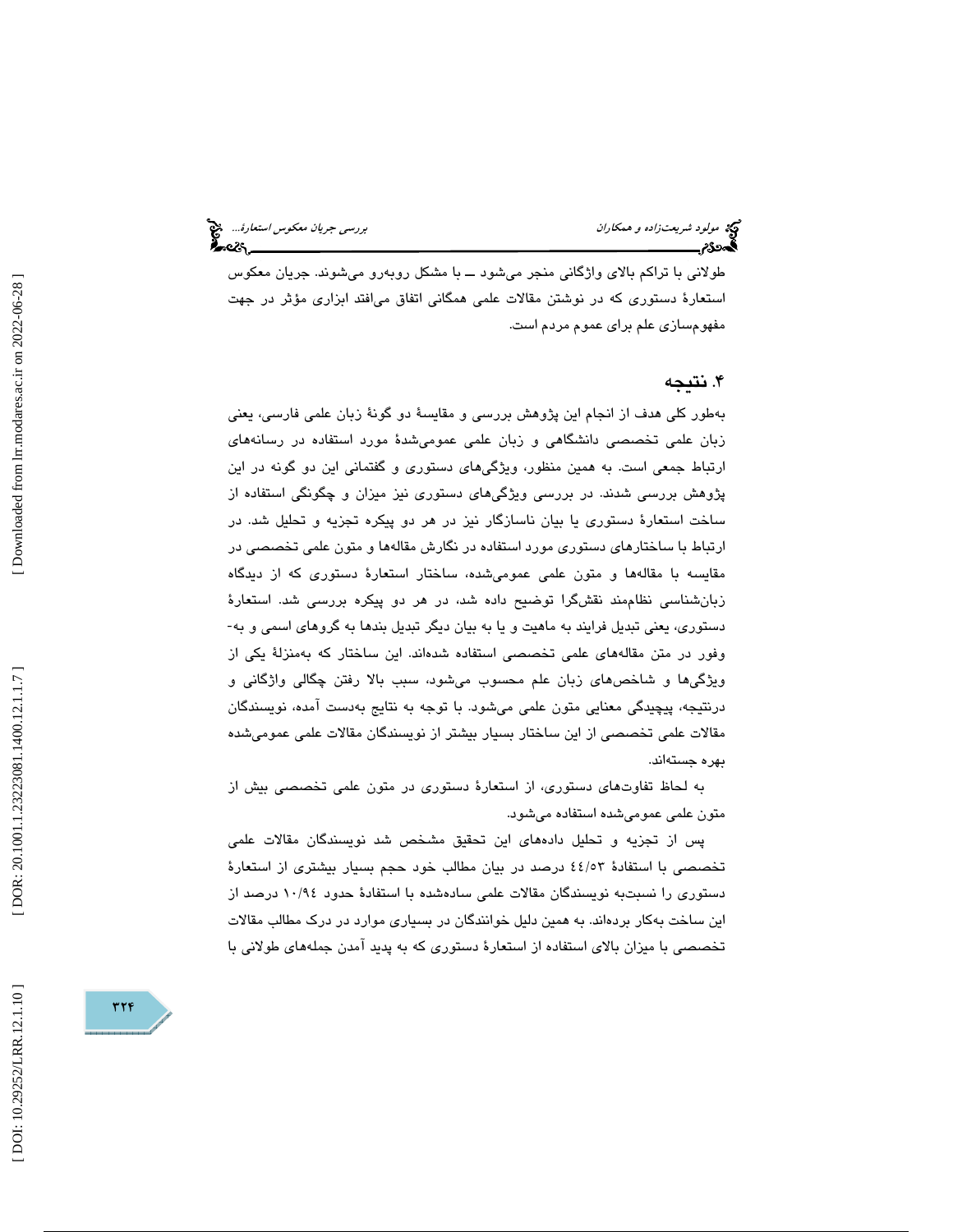(پياپي 61)، فروردين و ارديبهشت 1400 جستارهاي زباني دورة ،12 شمارة 1

تراكم بالاي واژگاني منجر ميشود، با مشكل روبهرو مي شوند.

نويسندگان متون علمی عمومیشده که بیشتر گزارشگران علمی رسانههای ارتباط جمعی هستند، در روند سادهسازی مقالات علمی تخصصی برای انتشار در رسانههای عمومی علاوه بر پرداختن به واژهها، در سطحی دیگر به سادهسازی ساختارهای دستوری نیز ميپردازند. در راستاي انجام اين امر مهم براي انطباق متن سادهشده با روند طبيعي انتقال معنا از طريق زبان و كاهش چگالی واژگانی جملهها، از ساخت استعارهٔ دستوری یا تبدیل فرايند به ماهيت بسيار كم استفاده كردهاند. بهطوری كه در كل دادههای بررسی شدهٔ این متون تنها در حدود ۱۰ درصد جملهها از ساخت استعارهٔ دستوری استقاده شده است.

# . پينوشتها 5

- 1. Grammatical Metaphor
- 2. Recontextualization
- 3. Simon-Vandenbergen
- 4. Participants
- 5. Ideational
- 6. Interpersonal
- 7. Textual
- 8. Word Processing
- 9. Metafunction
- 10. Transitivity
- 11. Process
- 12. Participants
- 13. circumstances
- 14. Ideational Grammatical Metaphor
- 15. Transitive Metaphor
- 16. Nominalization 17. Interpretation
- 18. Formation
- 19. Representation
- 20. Mortality
- 21.Morbidity



DOI: 10.29252/LRR.12.1.10]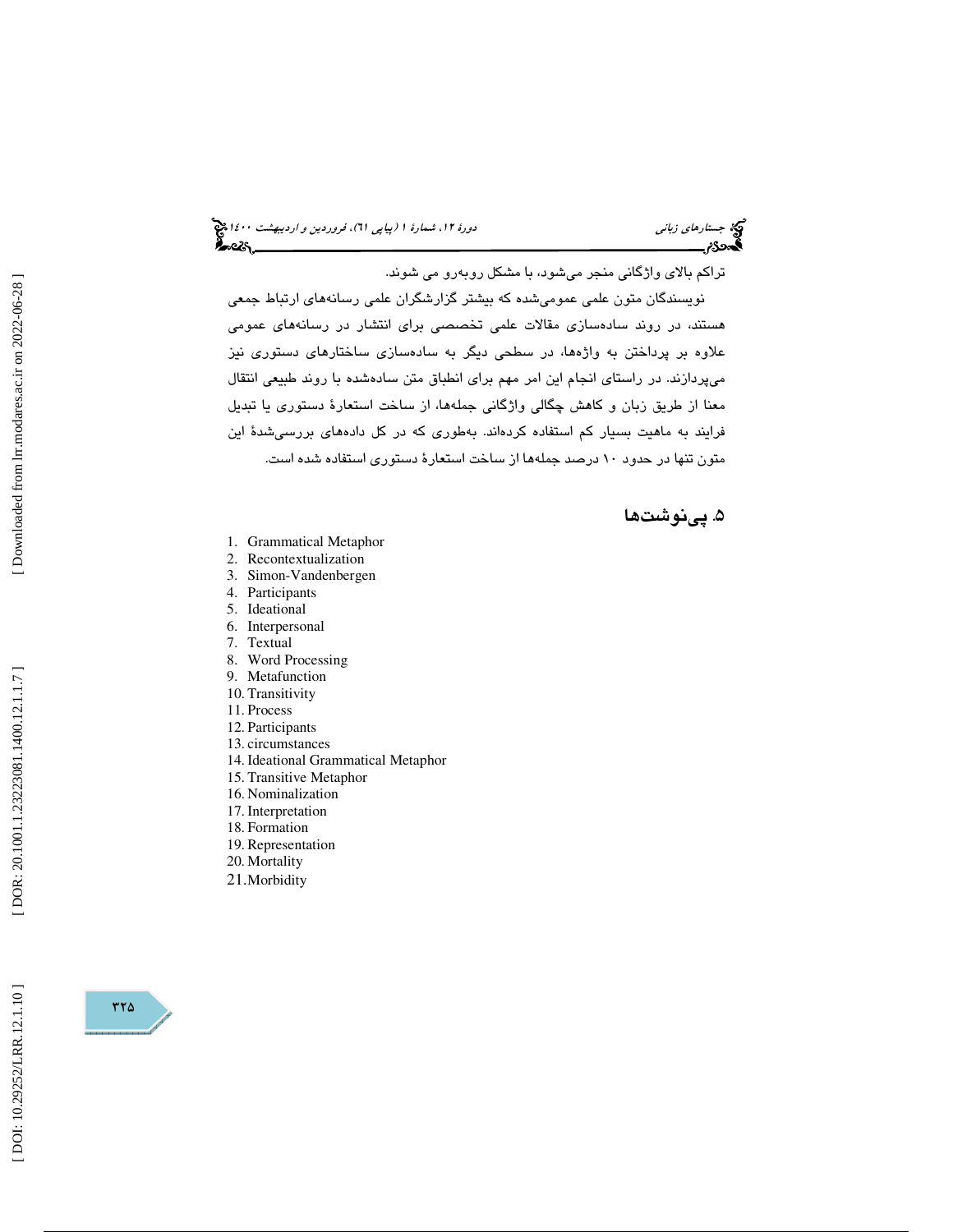مولود شريعت *زاده و همكاران بررسي جريان معكوس استعارة..*. مختلج<br>المحمد التي تاريخ بررسي بررسي بررسي بررسي بررسي جريان معكوس استعارة...<br>المحمد التي تاريخ بررسي بررسي بررسي بررسي بررسي بررسي بررسي بررسي بررسي بررسي بررسي بر

# . 6 منابع

•

- اجاق، س. ز. (١٣٩١). *ار*تب*اطات عمومی علم در ایران: مطالعهٔ تر*کیب*ی نقش مجلههای علمی* ـ *عمومی در بهبود فهم عامه از علم در دورهٔ زمانی ۱۲۸۰ـ ۱۳۹۰.* پایاننامهٔ دکتری رشتهٔ<br>علوم ارتباطات. تهران: دانشگاه تهران.
- اجاق، س. ز. (١٣٩٣). مطالعةً منطق مديريت توليد محتوا در مجلههاي علمي عمومي ايراني . تحقيقات فرهنگي ايران، ،27 ـ25 44.
- سيدابراهيمي، ف.، و نكويي، م. ح. (١٣٩٧). فرايند اسمسازي در متون علم مديريت. جست*ارهاي زباني، ٤،* ٢٩٥-٣١٦.
- قديمي، ا. (١٣٩٤). نقش رسانهها در عموميسازي علم. *انجمن ايراني مطالعات فرهنگي و* ارتباطات، ٤٢، ١١\_٣٨.

- **Refrences:**  Banks, D. (2005). On the historical origins of nominalized process in scientific text. *English for Specific Purposes*. *24*. PP.347-357
- Bednarek, M. (2006). Epistemological positioning and evidentiality in English news discourse: A text-driven approach. Text & Talk. *Interdisciplinary Journal for the Study of Discourse, 26*(6), 635-660
- Calsamiglia, H. (1997). Divulgar: Itinerarios discursivos del saber. *Quark. 7,* 9- 18.
- Calsamiglia, H. (2003). Popularization discourse. *Discourse Studies 5*(2), 139- 146.
- Ghadimi, A. (2015). The role of media in science popularization*. Journal of Cultural Studies Communication*, *42*, 11-38.[In Persian].
- Halliday, M.A.K. & Matthiessen, C. M. I. (2004). *An introduction to functional grammar.* London Routledge.
- ---------------------- (1978*). Language as social semiotics, the social interpretation of language and meaning.* Arnold.

379